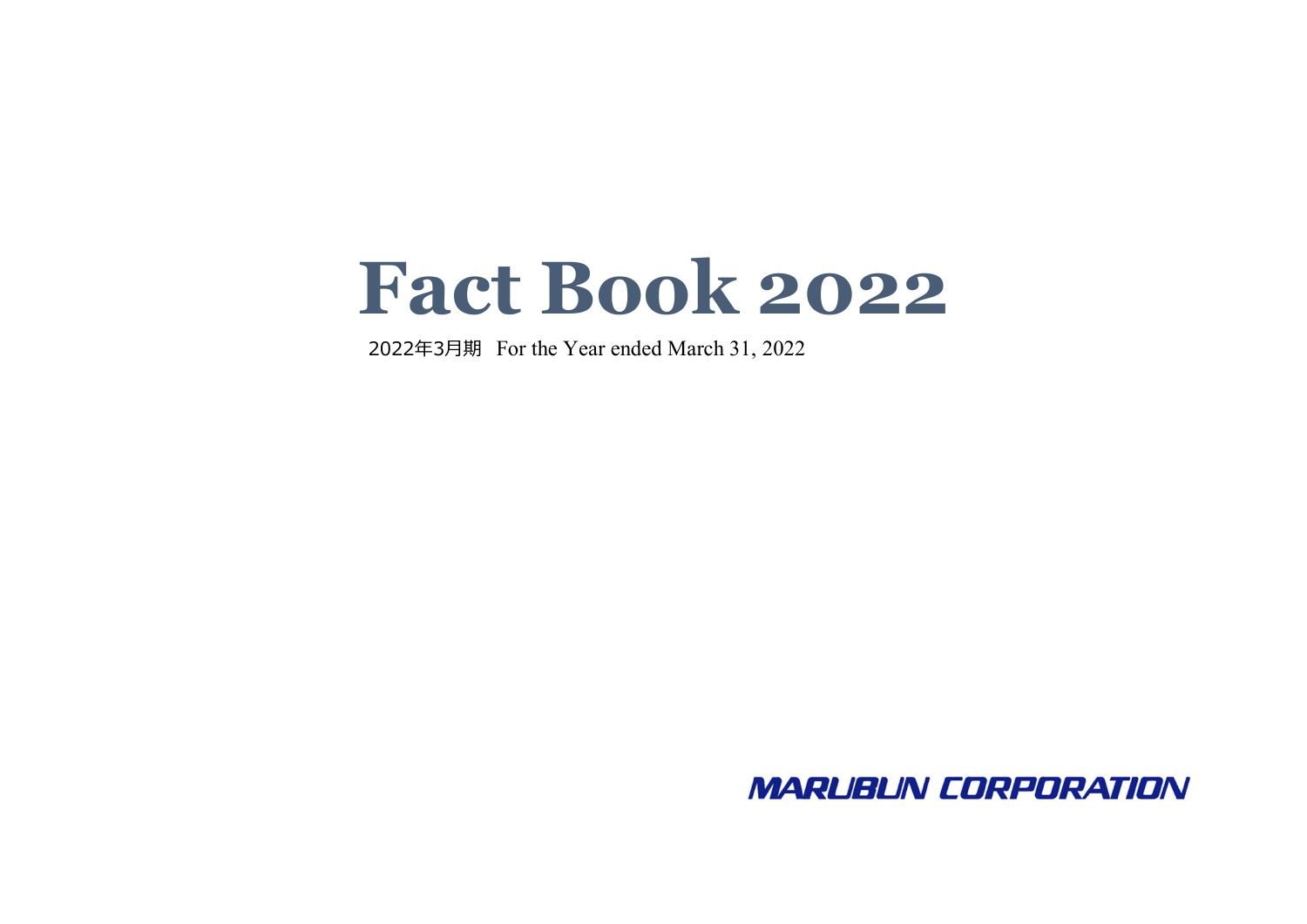## **⽬次**

**Contents**

| ■ 連結財務ハイライト<br><b>Consolidated Financial Highlights</b> | P.2 | ■ セグメント情報<br>Segment Information                                  | P.9  | ■ 丸文について<br>Corporate Overview      | P.19 |
|---------------------------------------------------------|-----|-------------------------------------------------------------------|------|-------------------------------------|------|
|                                                         |     | 事業別セグメント情報<br><b>Business Segment Information</b>                 |      | 沿革<br>Corporate History             |      |
| ■ 主要な財務指標<br><b>Major Financial Indicators</b>          | P.3 | デバイス事業品目別売上高<br>Net Sales Breakdown by Electronic Devices Segment |      | 関係会社<br>Subsidiaries and Affiliates |      |
| 収益性指標<br><b>Profitability Indicators</b>                |     | システム事業品目別売上高<br>Net Sales Breakdown by Electronic Systems Segment |      | 株式情報<br>Stock Information           |      |
| 効率性指標<br><b>Efficiency Indicators</b>                   |     | 海外売上高<br>Net Sales to Overseas Customers                          |      | 会社概要<br>Corporate Information       |      |
| 安定性指標<br><b>Stability Indicators</b>                    |     |                                                                   |      |                                     |      |
| 生産性指標<br><b>Productivity Indicators</b>                 |     | ■ 連結財務諸表<br><b>Consolidated Financial statements</b>              | P.13 |                                     |      |
| 投資指標<br>Performance Indicators                          |     | 連結貸借対照表<br><b>Consolidated Balance Sheets</b>                     |      |                                     |      |
| キャッシュ・フロー<br>Cash Flow                                  |     | 連結損益計算書<br><b>Consolidated Statements of Income</b>               |      |                                     |      |
|                                                         |     | 連結包括利益計算書<br>Consolidated Statements of Comprehensive Income      |      |                                     |      |
|                                                         |     | 連結キャッシュ・フロー計算書<br><b>Consolidated Statements of Cash Flows</b>    |      |                                     |      |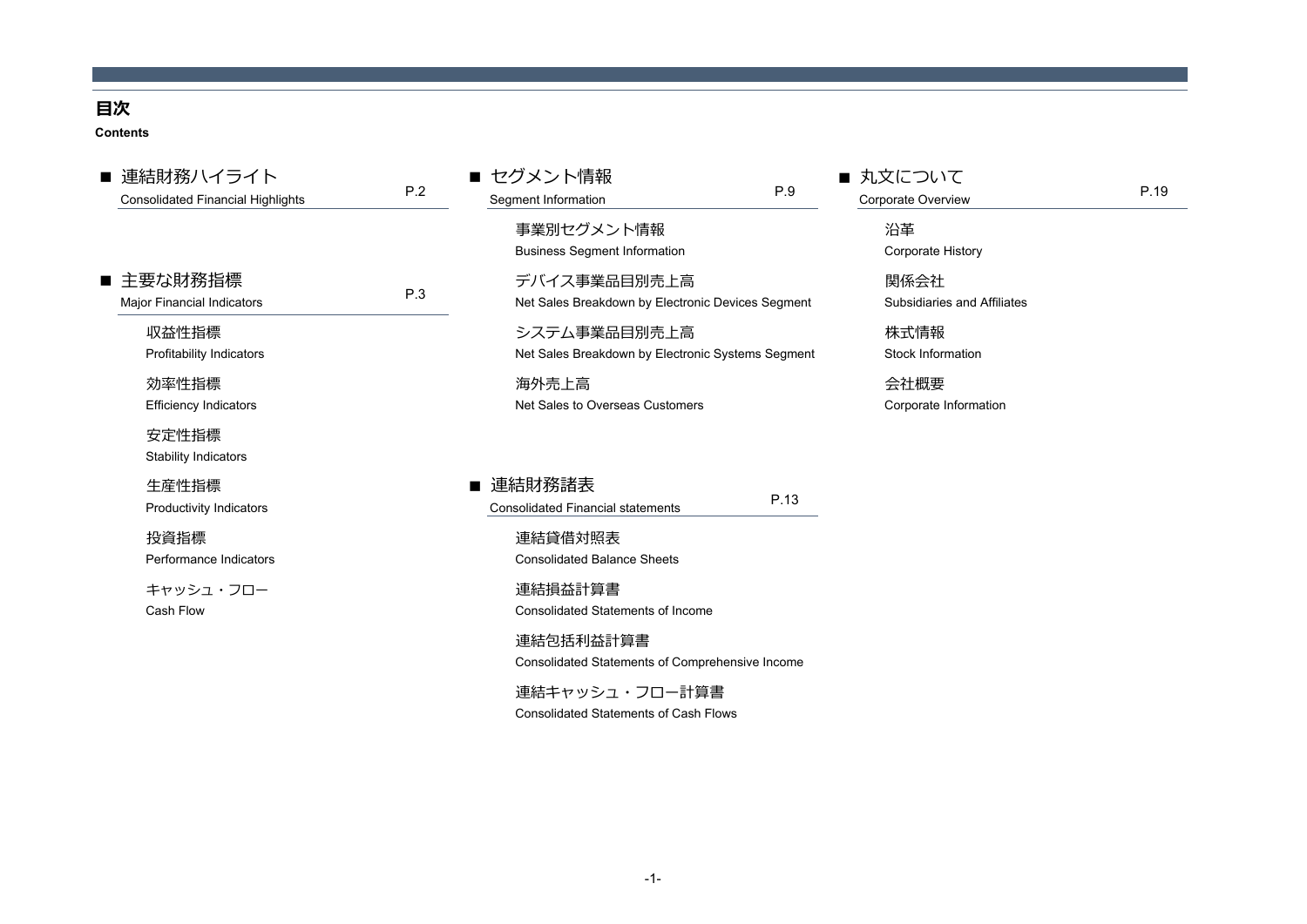# **連結財務ハイライト**

#### **Consolidated Financial Highlights**

|                                                            |         |         |         |          |          |         |         |           |           | (百万円 Millions of Yen) |
|------------------------------------------------------------|---------|---------|---------|----------|----------|---------|---------|-----------|-----------|-----------------------|
| Fiscal year                                                | 2012    | 2013    | 2014    | 2015     | 2016     | 2017    | 2018    | 2019      | 2020      | 2021                  |
| 売上高<br>Net sales                                           | 220,200 | 260,424 | 273,683 | 279,571  | 270,698  | 347,508 | 326,694 | 287,550   | 289,283   | 167,794               |
| 営業利益<br>Operating income                                   | 2,991   | 3,912   | 4,552   | 3,212    | 2,883    | 3,771   | 5,048   | 2,369     | 1,023     | 5,994                 |
| 経常利益<br>Ordinary income                                    | 2,500   | 3,944   | 3,886   | 3,321    | 2,651    | 4,218   | 3,020   | 2,006     | 33        | 4,106                 |
| 親会社株主に帰属する当期純利益<br>Profit attributable to owners of parent | 857     | 2,008   | 1,990   | 1,810    | 1,650    | 2,077   | 1,636   | (75)      | (2, 133)  | 2,437                 |
| 1株当り当期純利益(円)<br>Net income per share (yen)                 | 32.82   | 76.85   | 76.18   | 69.26    | 63.14    | 79.49   | 62.61   | (2.89)    | (81.64)   | 93.26                 |
| 総資産<br><b>Total assets</b>                                 | 104,743 | 110,635 | 128,313 | 106,513  | 125,984  | 135,796 | 128,163 | 131,451   | 127,006   | 148,179               |
| 純資産<br>Total net assets                                    | 37,547  | 42,469  | 46,302  | 46,338   | 47,550   | 49,177  | 49,726  | 48,204    | 45,040    | 47,574                |
| 営業キャッシュ・フロー<br>Operating cash flow                         | 8,301   | 5,999   | 2,202   | (1, 204) | (5,894)  | (7,619) | 1,992   | (309)     | 15,205    | (2,948)               |
| フリー・キャッシュ・フロー<br>Free cash flow                            | 7,895   | 5,837   | 2,012   | (711)    | (7, 756) | (8,583) | 1,497   | (891)     | 14,415    | (2,803)               |
| 自己資本比率(%)<br>Equity ratio (%)                              | 32.2%   | 34.0%   | 31.5%   | 37.9%    | 33.1%    | 31.7%   | 33.9%   | 32.2%     | 31.5 %    | 28.8 %                |
| 自己資本利益率(%)<br>Return on equity (%)                         | 2.5%    | 5.6%    | 5.1%    | 4.5%     | 4.0%     | 4.9%    | 3.8%    | $(0.2\%)$ | $(5.2\%)$ | 5.9%                  |
| 期末従業員数<br>Number of employees                              | 1,235   | 1,245   | 1,235   | 1,266    | 1,397    | 1,381   | 1,336   | 1,324     | 1,145     | 1,119                 |



## 営業利益





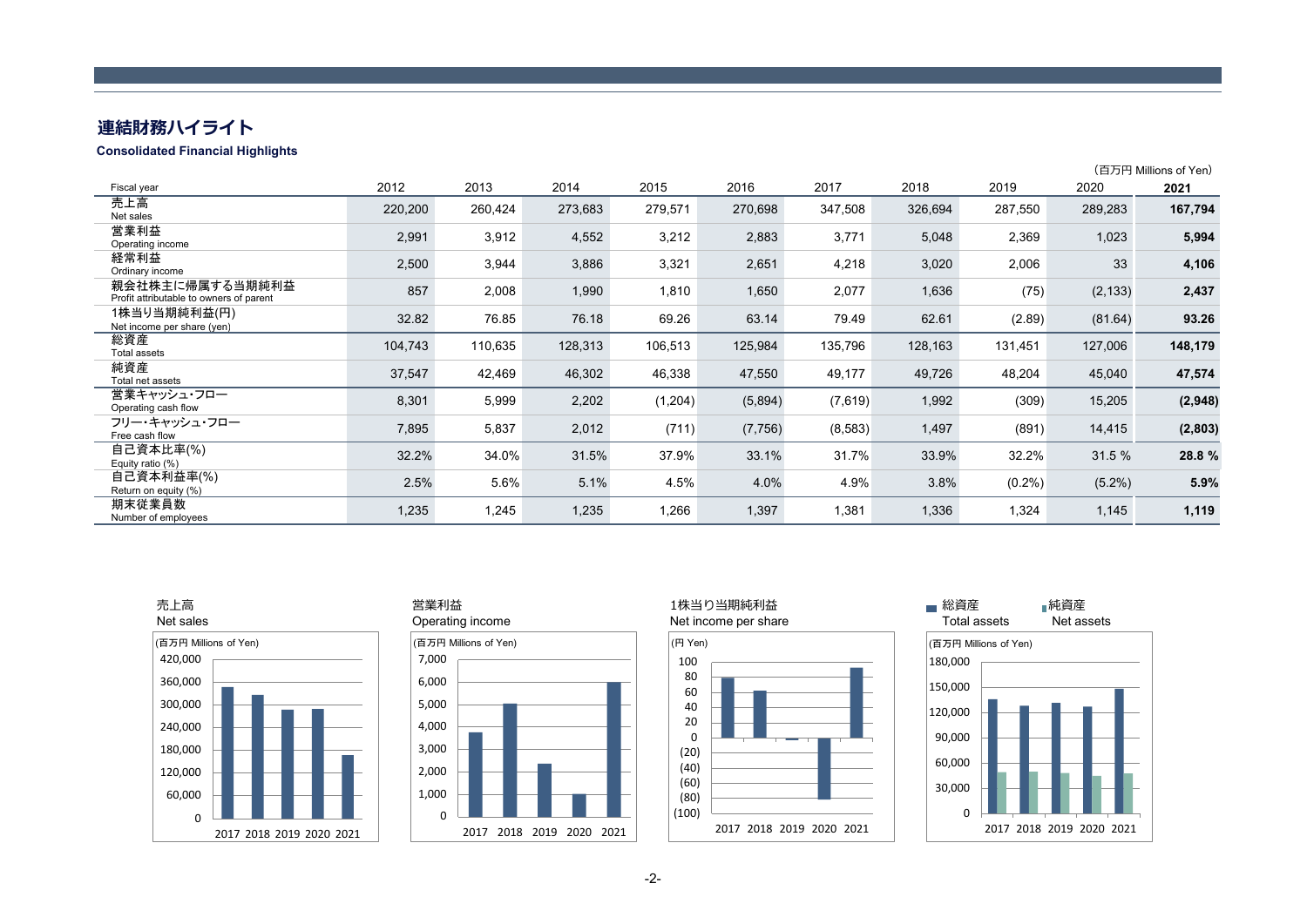## **収益性指標**

#### **Profitability Indicators**

| Fiscal year                         | 2012             | 2013 | 2014 | 2015                                   | 2016 | 2017 | 2018 | 2019 | 2020 | 2021 |
|-------------------------------------|------------------|------|------|----------------------------------------|------|------|------|------|------|------|
| 売上高総利益率<br>Gross profit margin      | 8.1              | 7.2  | 7.0  | 6.6                                    | 7.6  | 6.1  | 7.0  | 6.5  | 5.6  | 12.1 |
| 売上高営業利益率<br>Operating profit margin | $\overline{1.4}$ | 1.5  | 1.7  | $\overline{4}$ $\overline{4}$<br>I . I | 1.1  | 1.1  | 1.5  | 0.8  | 0.4  | 3.6  |
| 売上高経常利益率<br>Ordinary profit margin  |                  | 1.5  | 1.4  | 1.2                                    | 1.0  | 1.2  | 0.9  | 0.7  | 0.0  | 2.4  |
| 売上高当期純利益率<br>Net profit margin      | 0.4              | 0.8  | 0.7  | 0.6                                    | 0.6  | 0.6  | 0.5  | 0.0  |      | 1.5  |

(%)

\* 売上高総利益率 = 売上総利益÷売上高

\* 売上高営業利益=営業利益÷売上高

\* 売上高経常利益= 経常利益÷売上高

\* 売上高当期純利益率 = 当期純損益÷売上高

\* Gross profit margin = Gross profit/Net sales

\* Operating profit margin = Operating income/Net sales

\* Ordinary profit margin = Ordinary income/Net sales

\* Net profit margin = Net income/Net sales

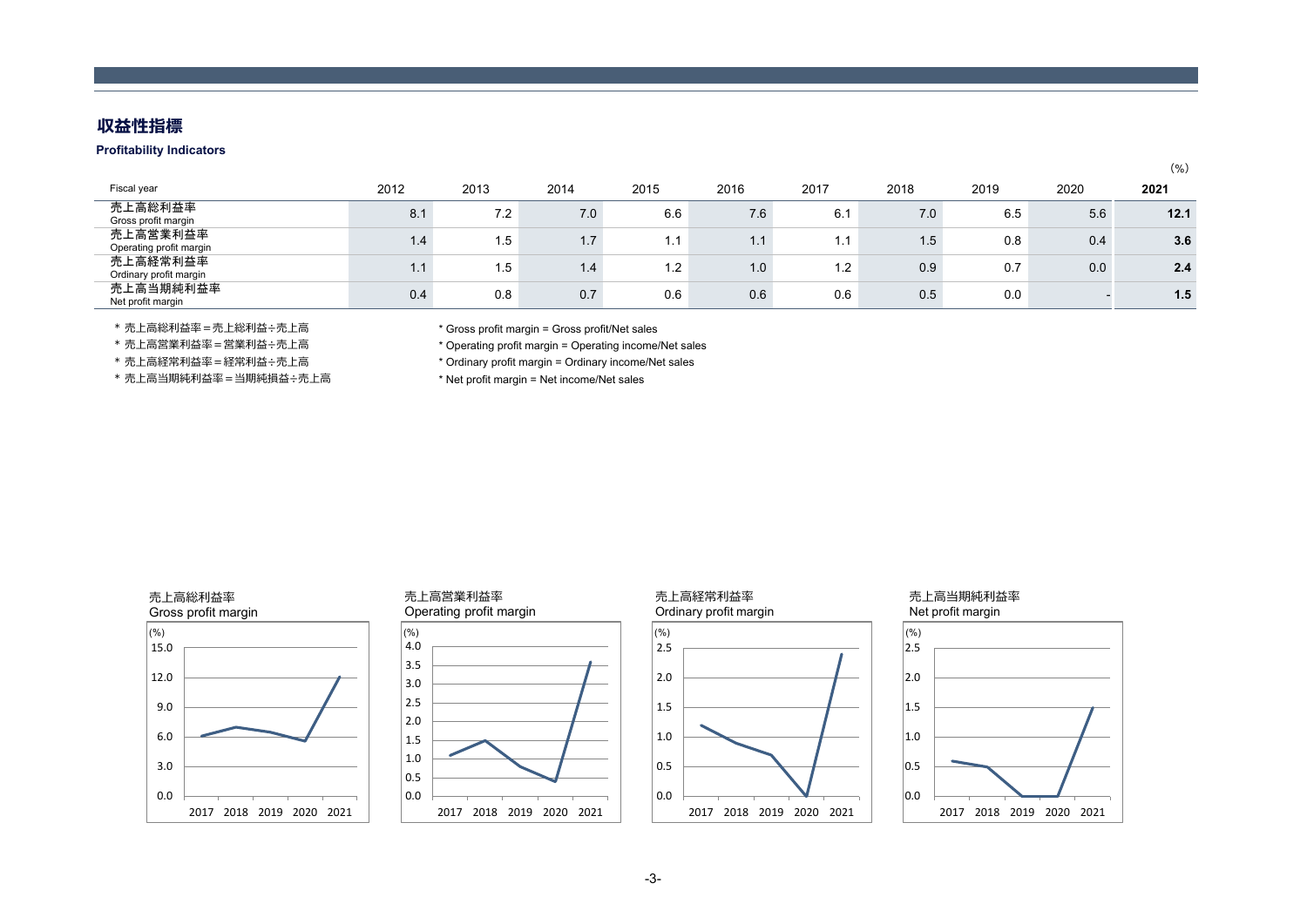## **効率性指標**

#### **Efficiency Indicators**

| Fiscal year                                         | 2012 | 2013 | 2014 | 2015 | 2016 | 2017 | 2018 | 2019  | 2020  | 2021 |
|-----------------------------------------------------|------|------|------|------|------|------|------|-------|-------|------|
| 総資産回転率<br>Total assets turnover                     | 1.9  | 2.4  | 2.2  | 2.3  | 2.3  | 2.3  | 2.4  | 2.2   | 2.2   | 1.2  |
| 売上債権回転率<br>Accounts receivable turnover             | 3.8  | 4.7  | 4.4  | 4.7  | 4.6  | 4.5  | 5.7  | 5.3   | 5.4   | 3.5  |
| 棚卸資産回転率<br>Inventories turnover                     | 9.1  | 12.3 | 11.9 | 10.3 | 9.9  | 9.9  | 7.4  | 6.8   | 7.7   | 5.1  |
| 仕入債務回転率<br>Accounts payable turnover                | 5.4  | 6.4  | 5.9  | 5.8  | 6.8  | 8.9  | 9.5  | 10.5  | 9.5   | 5.9  |
| 総資産経常利益率<br>Return on total assets(Ordinary income) | 2.4  | 3.7  | 3.3  | 2.8  | 2.3  | 3.2  | 2.3  | 1.5   | 0.0   | 3.0  |
| 総資産当期純利益率<br>Return on total assets (Net income)    | 0.8  | 1.9  | 1.7  | 1.5  | 1.4  | 1.6  | 1.2  | (0.1) | (1.7) | 1.8  |
| 自己資本利益率<br>Return on equity                         | 2.5  | 5.6  | 5.1  | 4.5  | 4.0  | 4.9  | 3.8  | (0.2) | (5.2) | 5.9  |

\* 総資産回転率=売上⾼÷前当期末平均総資産

\* 売上債権回転率=売上⾼÷前当期末平均売上債権

\* 棚卸資産回転率=売上⾼÷前当期末平均棚卸資産

\* 仕入債務回転率 = 仕入高÷前当期末平均仕入債務

\* 総資産経常利益率=経常利益÷前当期末平均総資産

\* 総資産当期純利益率=当期純利益÷前当期末平均総資産

\* 自己資本利益率 = 当期純損益÷前当期末平均自己資本

\* Total assets turnover = Net sales/Total assets(Yearly average)

\* Accounts receivable turnover = Net sales/Accounts receivable(Yearly average)

\* Inventories turnover = Net sales/Inventories(Yearly average)

\* Accounts payable turnover = Purchase/Accounts payable(Yearly average)

\* Return on total assets(Ordinary income) = Ordinary income/Total assets(Yearly average)

\* Return on total assets (Net income)= Net income/Total assets(Yearly average)

\* Return on equity = Net income(Loss)/Shareholders' equity(Yearly average)











 $(96)(\Box$  times)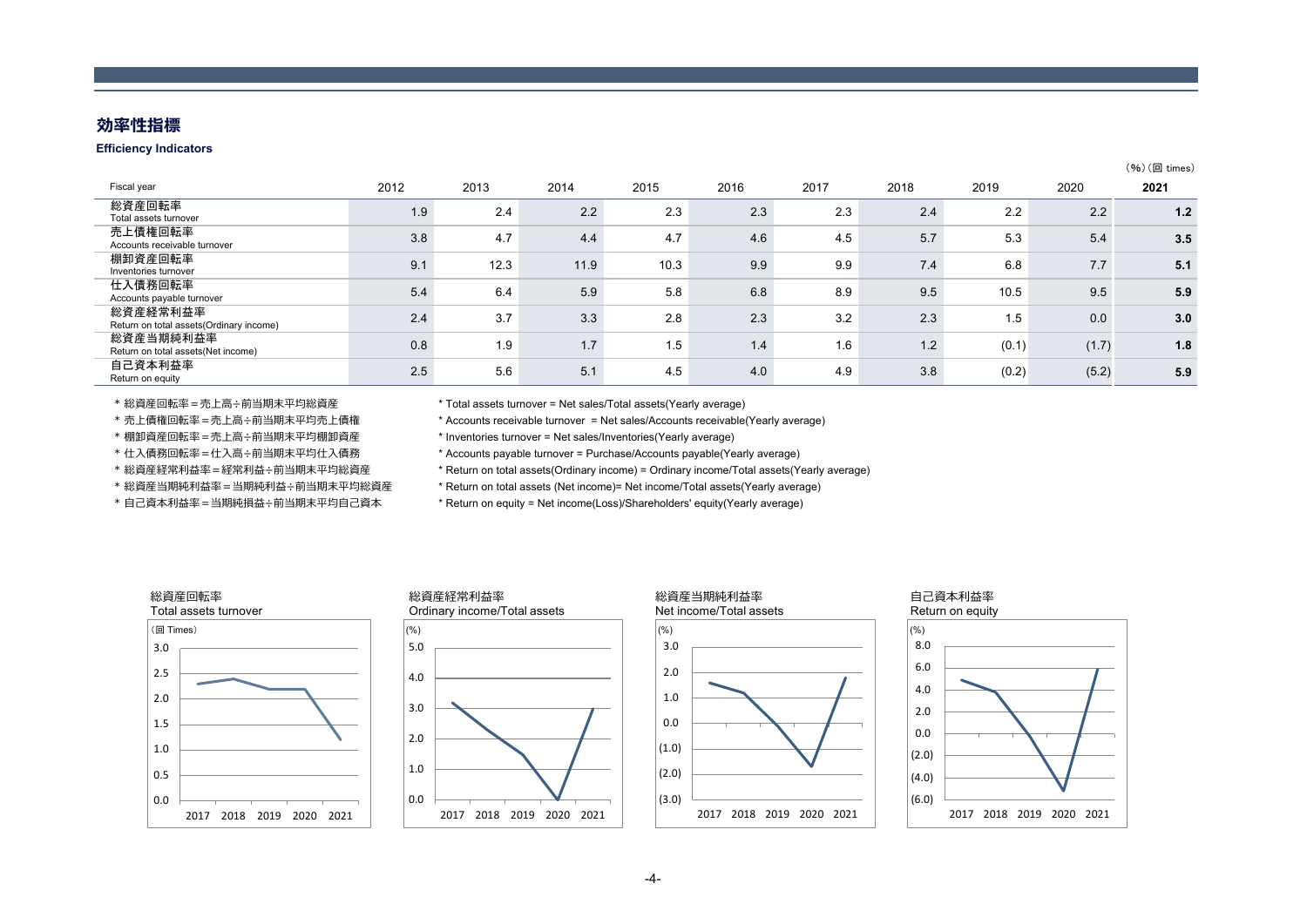## **安定性指標**

#### **Stability Indicators**

|                                             |       |       |       |       |       |       |       |       |       | (倍 times)<br>(9/6) |
|---------------------------------------------|-------|-------|-------|-------|-------|-------|-------|-------|-------|--------------------|
| Fiscal year                                 | 2012  | 2013  | 2014  | 2015  | 2016  | 2017  | 2018  | 2019  | 2020  | 2021               |
| 自己資本比率<br>Equity ratio                      | 32.2  | 34.0  | 31.5  | 37.9  | 33.1  | 31.7  | 33.9  | 32.2  | 31.5  | 28.8               |
| 有利子負債比率<br>Debt-to-equity ratio             | 82.3  | 61.6  | 58.9  | 45.2  | 82.0  | 101.5 | 109.5 | 126.6 | 118.3 | 125.8              |
| 流動比率<br>Current ratio                       | 191.3 | 152.8 | 161.3 | 194.4 | 169.0 | 162.8 | 150.7 | 155.0 | 150.7 | 145.2              |
| 固定比率<br>Fixed assets ratio                  | 32.4  | 29.6  | 27.8  | 25.5  | 29.4  | 29.0  | 32.6  | 30.4  | 30.5  | 24.8               |
| インタレストカバレッジ(倍)<br>Interest coverage (times) | 8.9   | 14.3  | 20.9  | 17.6  | 9.3   | 5.8   | 5.2   | 2.5   | 2.8   | 16.6               |

\* 自己資本比率=自己資本÷総資産

\* 有利子負債記÷自己資本

\* 流動⽐率=流動資産÷流動負債

\* 固定⽐率=固定資産÷⾃⼰資本

\* Equity ratio = Shareholders' equity/Total asets

\* Debt-to-equity ratio = Interest-bearing debts/Shareholders' equity

\* Current ratio = Current assets/Current liabilities

\* Fixed assets ratio = Noncurrent assets/Shareholders' equity

\* インタレスト・カバレッジ=(営業利益+受取利息及び配当金)÷支払利息 \* Interest coverage = (Operating income + Interest and Dividends earned)/Interest expenses

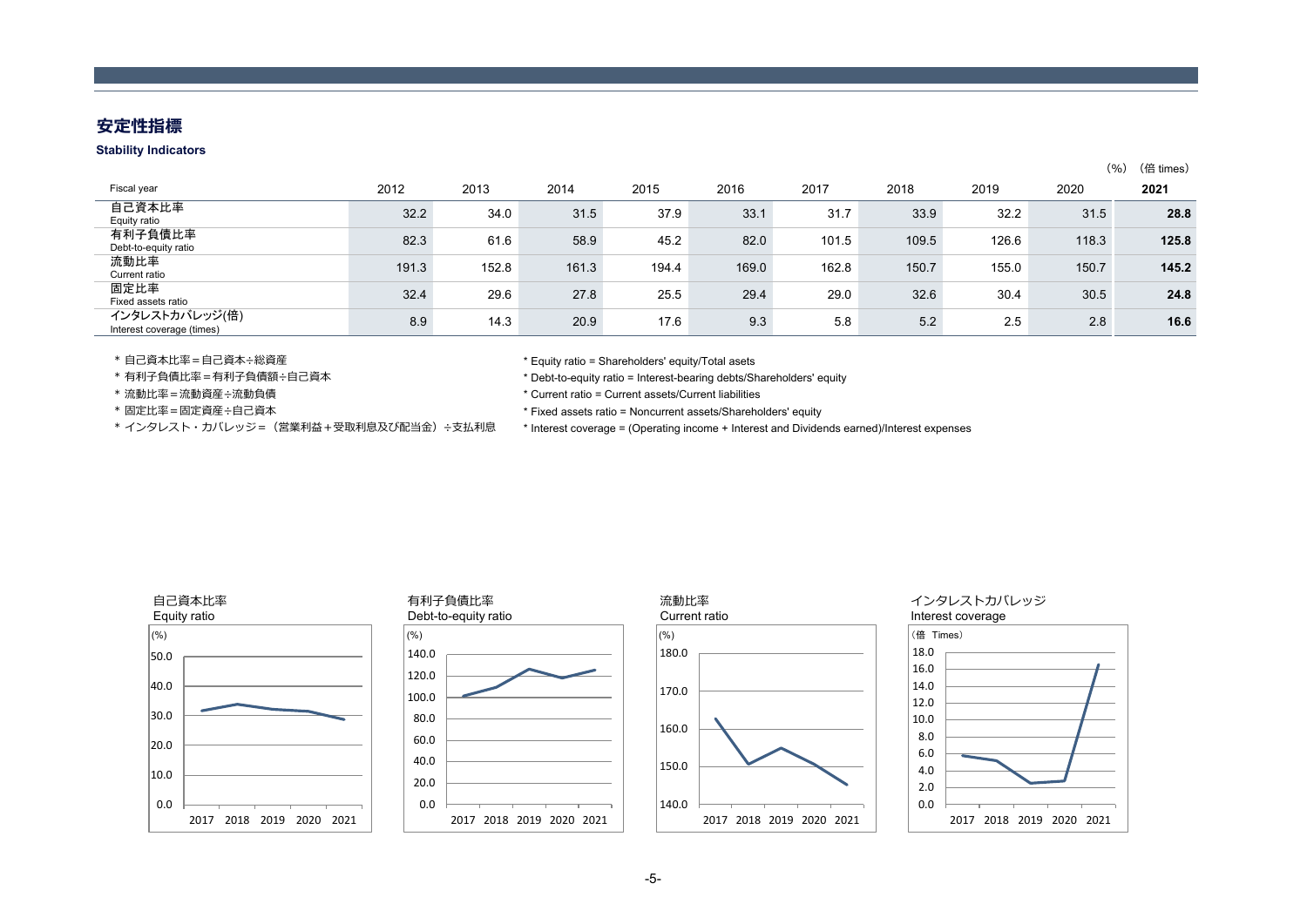## **⽣産性指標**

#### **Productivity Indicators**

| (百万円 Millions of Yen) |  |
|-----------------------|--|
|                       |  |

| Fiscal year                               | 2012  | 2013  | 2014  | 2015  | 2016  | 2017             | 2018                  | 2019  | 2020  | 2021  |
|-------------------------------------------|-------|-------|-------|-------|-------|------------------|-----------------------|-------|-------|-------|
| 1人当り売上高<br>Net sales per employee         | 170.6 | 210.0 | 220.7 | 223.5 | 203.3 | 250.1            | 240.4                 | 216.2 | 234.3 | 148.2 |
| 1人当り営業利益<br>Operating income per employee | 2.3   | 3.1   | 3.6   | 2.5   | 2.1   | 2.7              | 3.7                   | 1.7   | 0.8   | 5.2   |
| 1人当り経常利益<br>Ordinary income per employee  | 1.9   | 3.1   | 3.1   | 2.6   | 1.9   | 3.0              | 2.2                   | 1.5   | 0.0   | 3.6   |
| 1人当り当期純利益<br>Net income per employee      | 0.6   | 1.6   | 1.6   | 1.4   | 1.2   | $\overline{1.4}$ | $\mathcal{D}$<br>$-2$ | 0.0   |       | 2.2   |

\* 1⼈当り売上⾼=売上⾼÷前当期末平均従業員数 \* Net Sales per Head = Net Sales/Number of employees(Fiscal year-end)

\* 1⼈当り営業利益=営業利益÷前当期末平均従業員数 \* Operating income per Head = Operating income/Number of employees(Fiscal year-end)

\* 1⼈当り当期純利益=当期純利益÷前当期末平均従業員数 \* Net Income per Head = Net income/Number of employees(Fiscal year-end)

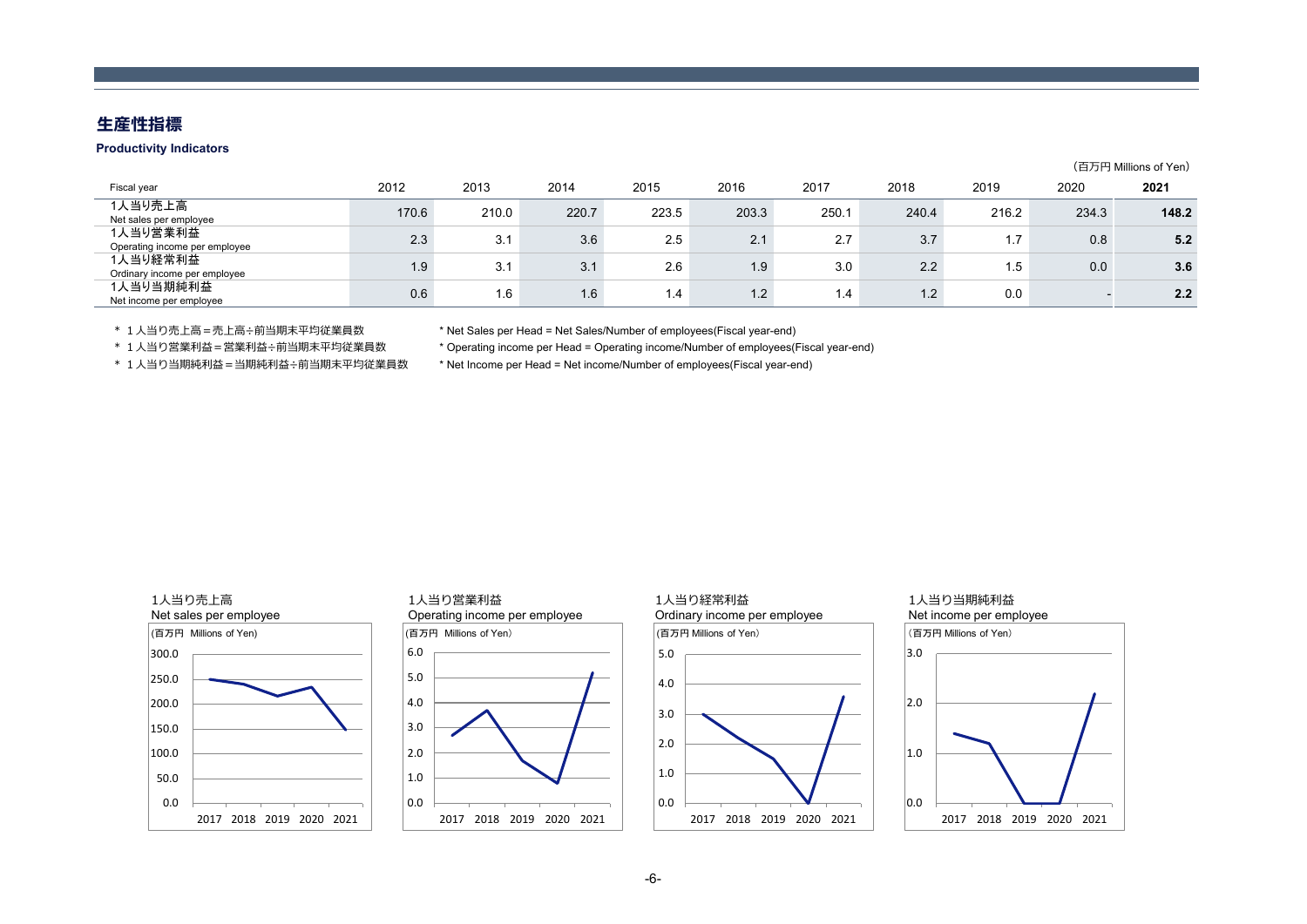## **投資指標**

#### **Performance Indicators**

|                                              |          |          |          |          |          |          |          |          |          | (円 Yen) (%) (倍 Times) |
|----------------------------------------------|----------|----------|----------|----------|----------|----------|----------|----------|----------|-----------------------|
| Fiscal year                                  | 2012     | 2013     | 2014     | 2015     | 2016     | 2017     | 2018     | 2019     | 2020     | 2021                  |
| 1株当り当期純利益(円)<br>Net income per share (Yen)   | 32.82    | 76.85    | 76.17    | 69.26    | 63.14    | 79.49    | 62.61    | (2.89)   | (81.64)  | 93.26                 |
| 1株当り純資産(円)<br>Net assets per share (Yen)     | 1.291.94 | 1,438.90 | 1.547.73 | 1.544.30 | 1.595.81 | 1,646.67 | 1,664.82 | 1,617.98 | 1,531.10 | 1,634.26              |
| 1株当り配当額(円)<br>Cash dividends per share (Yen) | 15.00    | 19.00    | 20.00    | 30.00    | 25.00    | 30.00    | 30.00    | 30.00    | 16.00    | 30.00                 |
| 配当性向(%)<br>Payout ratio (%)                  | 45.7     | 24.7     | 26.3     | 43.3     | 39.6     | 37.7     | 47.9     |          |          | 32.2                  |
| 純資産配当率(%)<br>Dividends on net assets (%)     | 1.2      | 1.4      | 1.3      | 1.9      | 1.6      | 1.9      | 1.8      | 1.8      | 1.0      | 1.9                   |
| 株価収益率(倍)<br>Price earning ratio (times)      | 13.1     | 6.9      | 10.4     | 11.0     | 11.3     | 12.3     | 10.1     |          |          | 7.6                   |
| 株価純資産倍率(倍)<br>Price book-value ratio (times) | 0.3      | 0.3      | 0.5      | 0.5      | 0.4      | 0.6      | 0.3      | 0.2      | 0.3      | 0.4                   |

\* 1株当り当期純利益=当期純利益÷期中平均株式数

\* 配当性向=1株当り配当⾦額÷1株当り当期純利益

\* 純資産配当率=配当⾦額÷純資産

\* 株価収益率(PER)=株価÷1株当り当期純利益 \* Price earning ratio=Share price/Net income per share

\* Net income per share = Net income/Number of shares outstanding(Yearly average)

\* 1株当り純資産=純資産÷(期末発⾏済株式数-⾃⼰株式数) \* Net assets per share = Net aseets/(Number of shares outstanding-treasury stock)

\* Payout ratio = Cash dvidends/Net income per share

\* Dividends on net assets = Cash dividends/Net aseets

\* 株価純資産倍率(PBR)=株価÷1株当り純資産 \* Price book-value ratio=Share price/Nets assets per share

## 1株当り当期純利益



#### 1株当り純資産







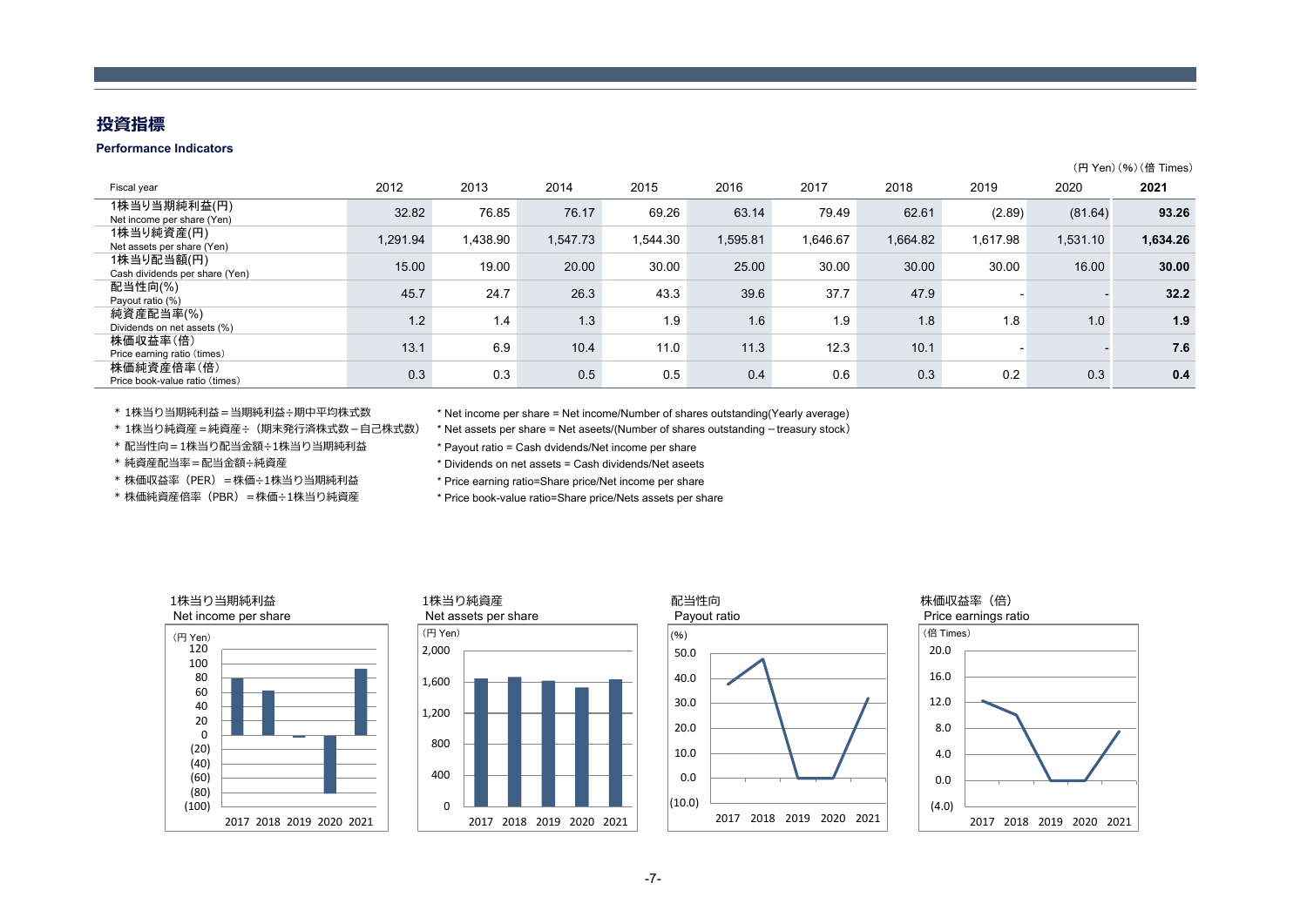## **キャッシュ・フロー**

#### **Cash Flow**

|                                                                         |        |         |          |          |          |         |        |        |          | (百万円 Millions of Yen) |
|-------------------------------------------------------------------------|--------|---------|----------|----------|----------|---------|--------|--------|----------|-----------------------|
| Fiscal year                                                             | 2012   | 2013    | 2014     | 2015     | 2016     | 2017    | 2018   | 2019   | 2020     | 2021                  |
| 営業活動によるキャッシュ・フロー<br>Net cash provided by (used in) operating activities | 8,301  | 5.999   | 2,202    | (1,204)  | (5,894)  | (7,619) | 1,992  | (309)  | 15,205   | (2,948)               |
| 投資活動によるキャッシュ・フロー<br>Net cash provided by (used in) investing activities | (406)  | (162)   | (235)    | 493      | (1,862)  | (964)   | (495)  | (582)  | (790)    | 145                   |
| フリー・キャッシュ・フロー<br>Free cash flow                                         | 7,895  | 5,837   | 2,012    | (711)    | (7, 756) | (8,583) | 1,497  | (891)  | 14,415   | (2,803)               |
| 財務活動によるキャッシュ・フロー<br>Net cash provided by (used in) financing activities | 9,261  | (5,382) | (1, 515) | (6, 724) | 6,282    | 10.374  | 1,243  | 5.188  | (8, 188) | 391                   |
| 現金及び現金同等物残高<br>Cash and cash equivalents                                | 17,410 | 18.976  | 21,512   | 13.702   | 12,216   | 13,715  | 16.044 | 20.473 | 26,274   | 24,693                |

\* フリー・キャッシュ・フロー=営業活動によるキャッシュ・フロー+投資活動によるキャッシュ・フロー

\* Free cash flow = Net cash provided by (used in) operating activities + Net cash provided by (used in) investing activities





投資活動によるキャッシュ・フローNet cash provided by (used in)



フリー・キャッシュ・フローFree cash flow



財務活動によるキャッシュ・フローNet cash provided by (used in) financing activities

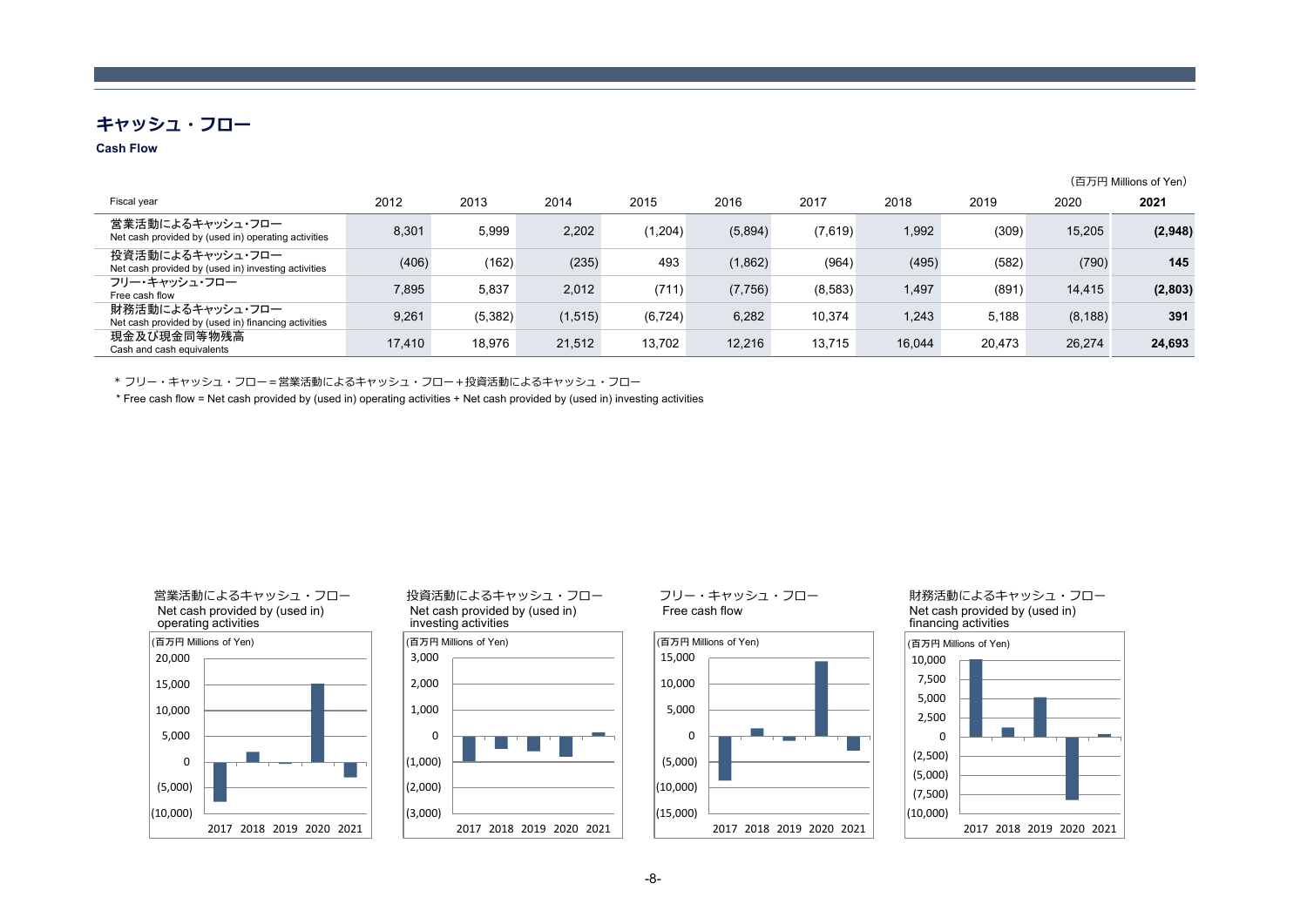# **事業別セグメント情報**

**Business Segment Information**

|                                     |                          |         |         |         |         |         |         |         |         |         | (百万円 Millions of Yen) |
|-------------------------------------|--------------------------|---------|---------|---------|---------|---------|---------|---------|---------|---------|-----------------------|
| Fiscal year                         |                          | 2012    | 2013    | 2014    | 2015    | 2016    | 2017    | 2018    | 2019    | 2020    | 2021                  |
| デバイス事業<br>Electronic devices        | 売上高<br>Net sales         | 187.247 | 220,325 | 234,428 | 234,001 | 220,184 | 296,524 | 275,073 | 239,698 | 242,050 | 117,568               |
|                                     | 営業利益<br>Operating income | 1,619   | 2,475   | 3,142   | 1,171   | 448     | 1,240   | 2,590   | 591     | (951)   | 3,452                 |
| システム事業<br><b>Electronic Systems</b> | 売上高<br>Net sales         | 32,953  | 40,098  | 39,254  | 45,570  | 50,513  | 50,983  | 51,621  | 47,852  | 47,233  | 50,225                |
|                                     | 営業利益<br>Operating income | 1,381   | 450. ا  | 1,419   | 2,051   | 2,445   | 2,542   | 2,467   | 1,786   | 1,983   | 2,544                 |
| 合 計<br>Total                        | 売上高<br>Net sales         | 220,200 | 260,424 | 273,683 | 279,571 | 270,698 | 347,508 | 326.694 | 287,550 | 289,283 | 167,794               |
|                                     | 営業利益<br>Operating income | 2,991   | 3,912   | 4,552   | 3,212   | 2,883   | 3,771   | 5,048   | 2,369   | 1,023   | 5,994                 |





#### 営業利益

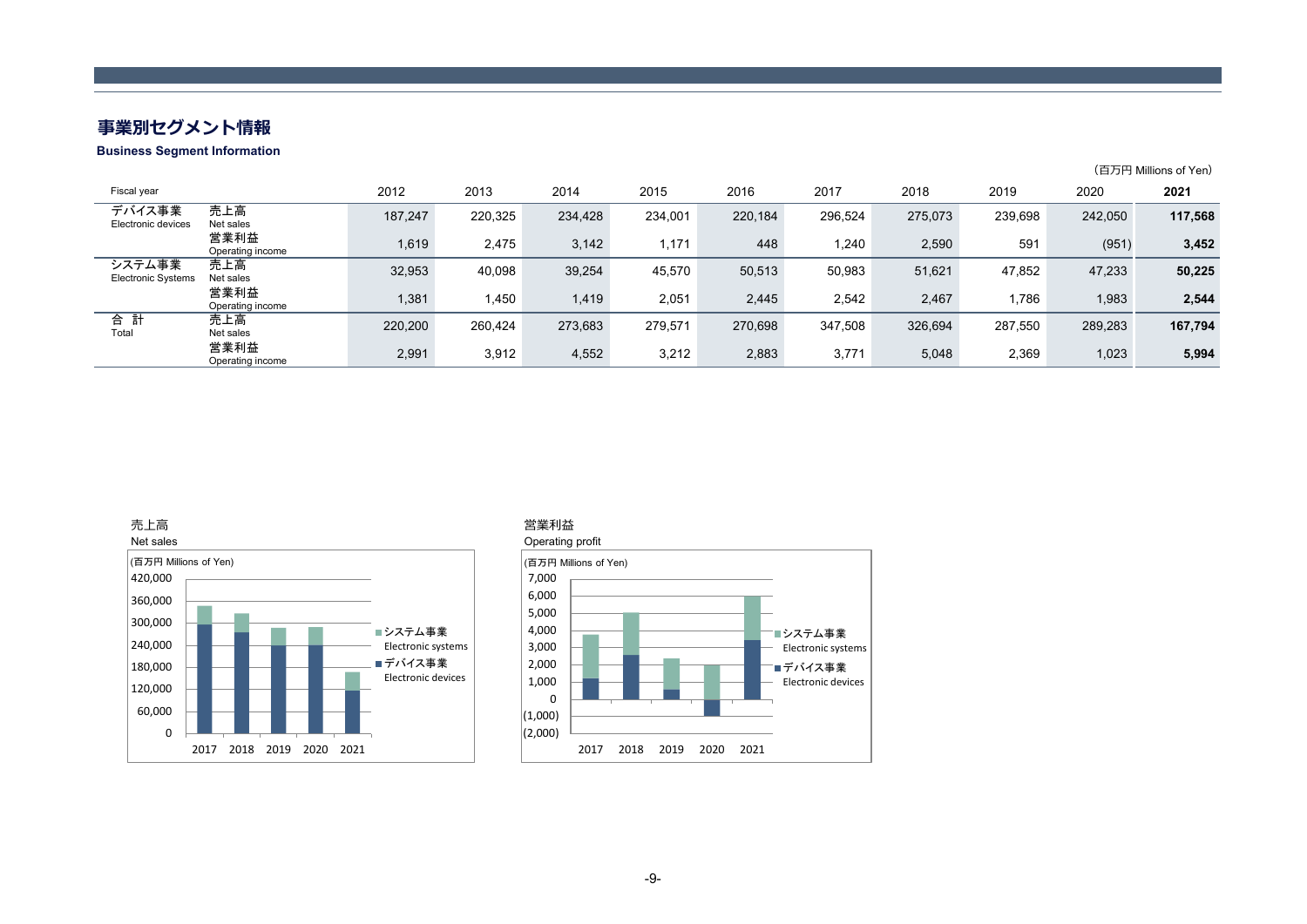## **デバイス事業品⽬別売上⾼**

#### **Net Sales Breakdown by Electronic Devices Segment**

|                               |         |         |         |         |         |         |         |         |             | (百万円 Millions of Yen) |
|-------------------------------|---------|---------|---------|---------|---------|---------|---------|---------|-------------|-----------------------|
| Fiscal year                   | 2012    | 2013    | 2014    | 2015    | 2016    | 2017    | 2018    | 2019    | 2020        | 2021                  |
| 半導体<br>Semiconductors         | 158,045 | 184,599 | 206,414 | 207,877 | 204,417 | 279,472 | 257,769 | 222,414 | 215,786     | 82,353                |
| アナログIC<br>Analog IC           | 28,943  | 33,511  | 36,612  | 38,686  | 51,059  | 62,727  | 59,033  | 50,549  | 34,790      | 31,806                |
| 標準ロジックIC<br>Standard logic IC | 2,490   | 2,285   | 3,485   | 3,008   | 4,093   | 3,272   | 2,833   | 2,096   | 758         | 43                    |
| メモリーIC<br>Memory IC           | 27,783  | 35,959  | 26,495  | 21,956  | 22,228  | 19,914  | 12,477  | 4,691   | 5,018       | 5,765                 |
| マイクロプロセッサ<br>Microprocessor   | 13,080  | 11,571  | 17,291  | 19,362  | 21,123  | 14,142  | 12,430  | 7,363   | 5,612       | 5,031                 |
| 特定用途IC<br>Special-use IC      | 73,004  | 89,255  | 107,104 | 114,255 | 94,386  | 167,997 | 162,361 | 152,516 | 165,056     | 33,295                |
| カスタムIC<br>Custom IC           | 12,509  | 11,687  | 14,587  | 10,345  | 11,039  | 10,943  | 8,248   | 5,159   | 4,550       | 6,393                 |
| その他<br>Other                  | 236     | 329     | 837     | 261     | 486     | 472     | 383     | 36      | $\mathbf 0$ | 20                    |
| 電子部品<br>Electronic components | 29,202  | 35,725  | 28,013  | 26,124  | 15,767  | 17,052  | 17,304  | 17,283  | 26,264      | 35,215                |
| 合 計<br>Total                  | 187,247 | 220,325 | 234,428 | 234,001 | 220,184 | 296,524 | 275,073 | 239,698 | 242,050     | 117,568               |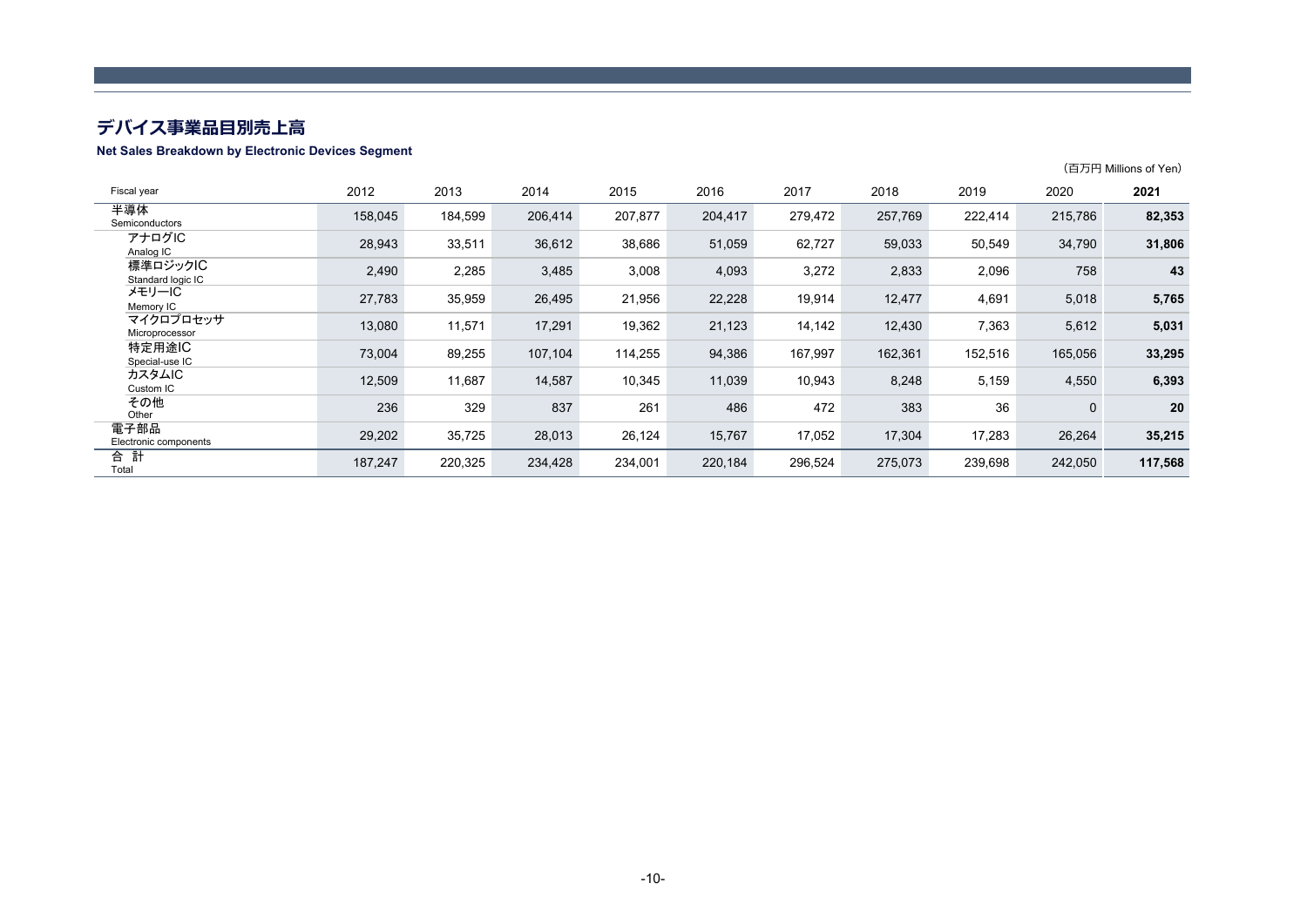## **システム事業品⽬別売上⾼**

#### **Net Sales Breakdown by Electronic Systems Segment**

|                                                   |        |        |        |        |        |                          |        |        |        | (Millions of Yen) |
|---------------------------------------------------|--------|--------|--------|--------|--------|--------------------------|--------|--------|--------|-------------------|
| Fiscal year                                       | 2012   | 2013   | 2014   | 2015   | 2016   | 2017                     | 2018   | 2019   | 2020   | 2021              |
| 航空宇宙機器<br>Space & defense electronics             | 4,833  | 4,982  | 4,655  | 5,552  | 4,999  | 5,409                    | 6,582  | 5,315  | 4,355  | 4,488             |
| 産業機器<br><b>Industrial Equipment</b>               |        |        |        |        |        | $\overline{\phantom{a}}$ | 19,462 | 17,022 | 18,207 | 18,750            |
| レーザ機器<br>Laser equipment                          | 2,997  | 4,098  | 3,821  | 5,140  | 5,453  | 6,699                    | 5,431  | 4,767  | 3,641  | 5,294             |
| 情報通信機器<br>Information and communication Equipment |        |        |        |        |        | $\overline{\phantom{a}}$ | 1,787  | 2,227  | 1,820  | 1,974             |
| 医用機器<br>Medical equipment                         | 12,636 | 17,251 | 14,582 | 18,787 | 19,407 | 19,116                   | 18,359 | 18,518 | 19,208 | 19,719            |
| 試験計測機器<br>Measurement & inspection equipment      | 9,868  | 13,424 | 14,876 | 15,317 | 19,848 | 18,647                   |        |        |        |                   |
| 科学機器<br>Scientific equipment                      | 2,620  | 340    | 1,318  | 772    | 803    | 1,111                    |        |        |        |                   |
| 合 計<br>Total                                      | 32,953 | 40,098 | 39,254 | 45,570 | 50,513 | 50,983                   | 51,621 | 47,852 | 47,233 | 50,226            |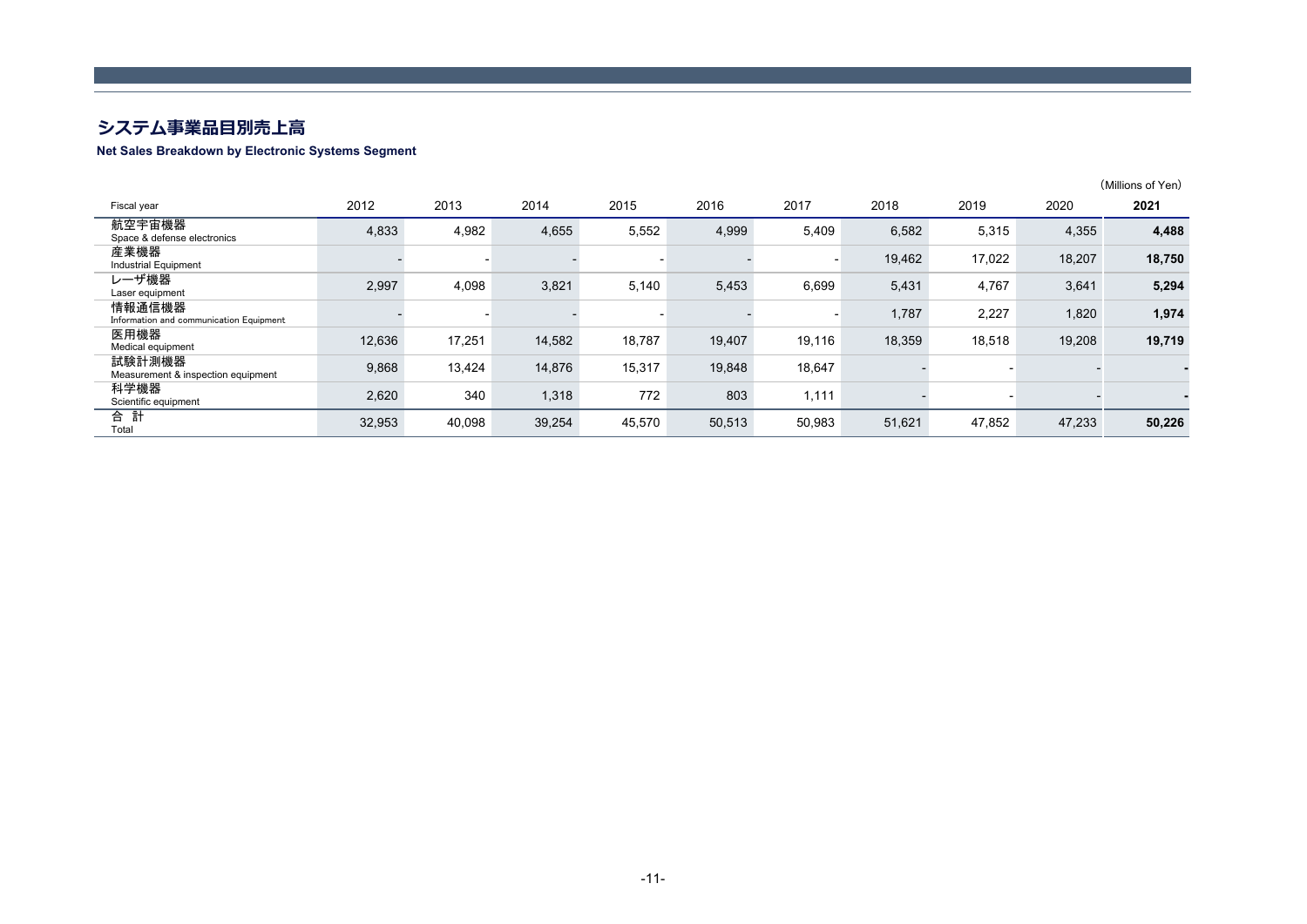## 海外売上高

#### **Net Sales to Overseas Customers**

|                                                           |         |         |         |         |         |         |         |         | (百万円 Millions of Yen) | (9/6)   |
|-----------------------------------------------------------|---------|---------|---------|---------|---------|---------|---------|---------|-----------------------|---------|
| Fiscal year                                               | 2012    | 2013    | 2014    | 2015    | 2016    | 2017    | 2018    | 2019    | 2020                  | 2021    |
| 日本<br>Net sale to domestic customers                      | 128,960 | 142,221 | 130,887 | 150,702 | 160,868 | 158,298 | 136,382 | 122,791 | 113,926               | 114,163 |
| 海外売上高<br>Net sales to overseas customers                  | 91,240  | 118,202 | 142,795 | 128,869 | 109,829 | 189,209 | 190,311 | 164.758 | 175,356               | 53,629  |
| アジア<br>Asia                                               | 91.099  | 117.920 | 142.265 | 128.394 | 108.966 | 188.584 | 188,702 | 159.527 | 172,672               | 50,681  |
| その他の地域<br>Others                                          | 141     | 282     | 530     | 474     | 862     | 625     | 1,609   | 5,231   | 2,684                 | 2,948   |
| 連結売上高<br>Net sales                                        | 220,200 | 260,424 | 273,683 | 279.571 | 270,698 | 347,508 | 326,694 | 287,550 | 289,283               | 167,794 |
| 海外売上高比率(%)<br>Ratio of net sales to overseas customers(%) | 41.4    | 45.4    | 52.2    | 46.1    | 40.6    | 54.4    | 58.3    | 57.3    | 60.6                  | 32.0    |

\* 海外売上高比率=海外売上高÷売上高 \* Ratio of net sales to overseas customers = Net sales to overseas customers/Net sales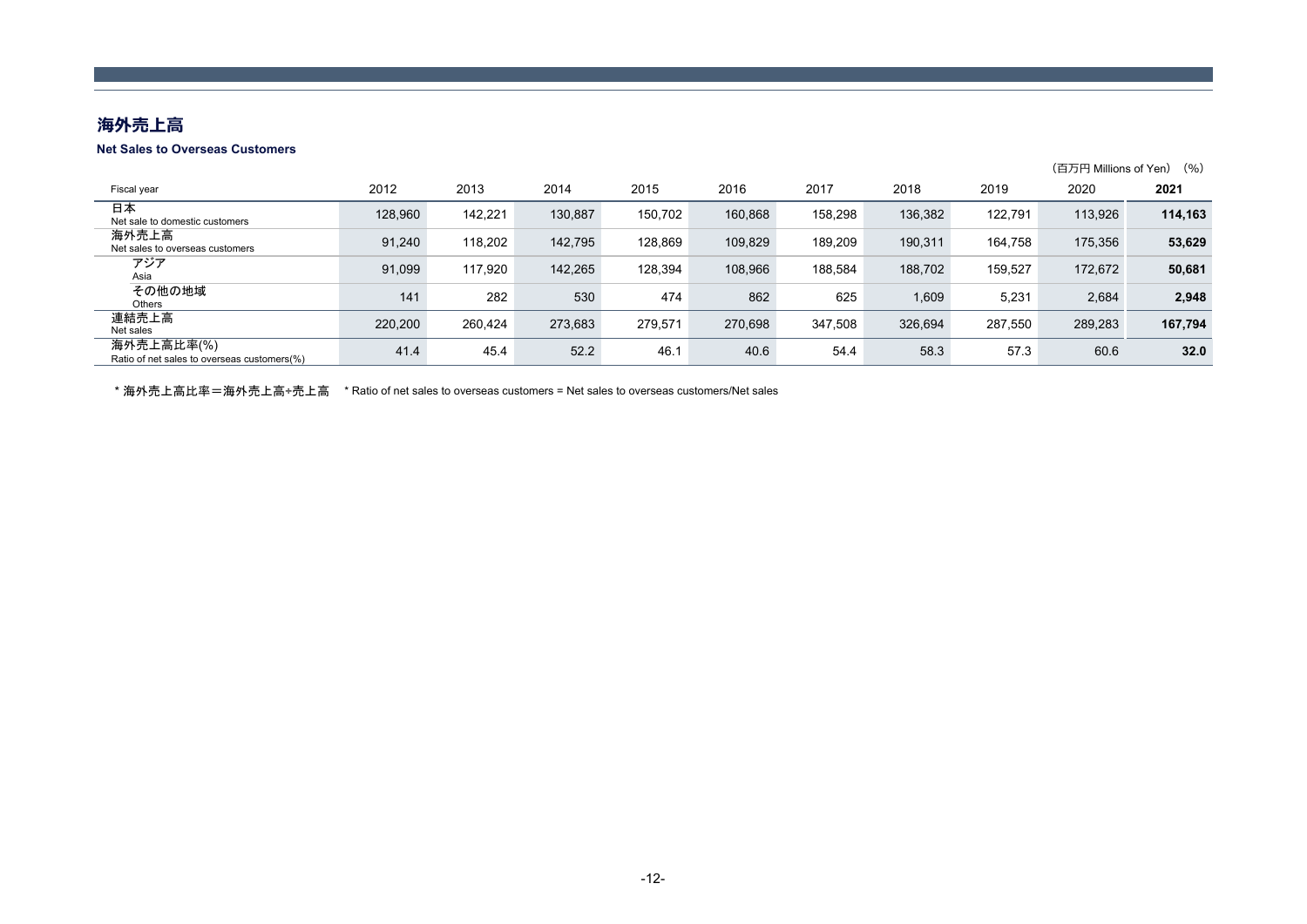## **連結貸借対照表**

**Consolidated Balance Sheets**

|                                     |         |         |         |         |         |         |         |         |                | (百万円 Millions of Yen) |
|-------------------------------------|---------|---------|---------|---------|---------|---------|---------|---------|----------------|-----------------------|
| Fiscal year                         | 13/3    | 14/3    | 15/3    | 16/3    | 17/3    | 18/3    | 19/3    | 20/3    | 21/3           | 22/3                  |
| 資産の部<br><b>Assets</b>               |         |         |         |         |         |         |         |         |                |                       |
| 流動資産                                | 93,799  | 99,510  | 117,084 | 96,211  | 113,711 | 123,322 | 113,985 | 118,617 | 114,804        | 137,604               |
| <b>Current assets</b>               |         |         |         |         |         |         |         |         |                |                       |
| 現金及び預金<br>Cash and deposits         | 17,440  | 19,151  | 21,725  | 14,096  | 12,584  | 13,989  | 16,348  | 20,790  | 26,874         | 25,245                |
| 受取手形及び売掛金                           |         |         |         |         |         |         |         |         |                |                       |
| Notes and accounts receivable-trade | 48,299  | 60,944  | 63,393  | 53,539  | 65,443  | 60,820  | 52,866  | 55,377  | 51,058         | 44,215                |
| 商品及び製品                              |         |         |         |         |         |         |         |         |                |                       |
| Merchandise and finished goods      | 25,378  | 16,860  | 28,818  | 24,765  | 29,385  | 44,987  | 43,020  | 40,678  | 34,174         | 30,313                |
| 仕掛品                                 |         |         |         |         |         |         |         |         |                |                       |
| Work in process                     | 47      | 70      | 169     | 150     | 291     | 126     | 199     | 54      | 34             | 118                   |
| 未収入金                                |         |         |         |         |         |         |         |         |                |                       |
| Accounts receivable - other         |         |         |         |         |         |         |         |         | $\blacksquare$ | 35,087                |
| 繰延税金資産                              | 1,567   | 1,070   | 1,060   | 857     | 1,149   | 1,024   |         |         |                |                       |
| Deferred tax assets                 |         |         |         |         |         |         |         |         |                |                       |
| その他の流動資産                            | 1,097   | 1,430   | 1,937   | 2,819   | 4,947   | 2,512   | 1,567   | 1,732   | 2,673          | 2,636                 |
| Other                               |         |         |         |         |         |         |         |         |                |                       |
| 貸倒引当金                               | (31)    | (17)    | (19)    | (17)    | (90)    | (13)    | (16)    | (14)    | (11)           | (12)                  |
| Allowance for doubtful accounts     |         |         |         |         |         |         |         |         |                |                       |
| 固定資産                                | 10,943  | 11,124  | 11,228  | 10,302  | 12,273  | 12,474  | 14,177  | 12,833  | 12,202         | 10,575                |
| <b>Noncurrent assets</b><br>有形固定資産  |         |         |         |         |         |         |         |         |                |                       |
| Property, plant and equipment       | 4,302   | 4,277   | 4,232   | 3,079   | 3,549   | 3,529   | 3,634   | 4,094   | 4,221          | 3,201                 |
| 建物及び構築物                             |         |         |         |         |         |         |         |         |                |                       |
| <b>Buildings and structures</b>     | 1,396   | 1,343   | 1,288   | 1,021   | 1,367   | 1,351   | 1,312   | 1,353   | 1,662          | 1,255                 |
| 土地                                  |         |         |         |         |         |         |         |         |                |                       |
| Land                                | 2.466   | 2,510   | 2,517   | 1,633   | 1,633   | 1.618   | 1,618   | 1,596   | 1,596          | 1,411                 |
| その他の有形固定資産                          |         |         |         |         |         |         |         |         |                |                       |
| Other                               | 439     | 423     | 426     | 424     | 548     | 560     | 703     | 1,145   | 962            | 533                   |
| 無形固定資産                              | 406     | 402     | 448     | 342     | 1,148   |         |         |         | 925            |                       |
| Intangible assets                   |         |         |         |         |         | 1,601   | 1,533   | 1,146   |                | 1,039                 |
| 投資その他の資産                            | 6,234   | 6,445   | 6,548   | 6,880   | 7,575   | 7,342   | 9,009   | 7,592   | 7,055          | 6,334                 |
| Investments and other assets        |         |         |         |         |         |         |         |         |                |                       |
| 投資有価証券                              | 1,744   | 2,171   | 2,783   | 3,014   | 3,627   | 3,634   | 4,421   | 3,102   | 2,518          | 2,222                 |
| Investment securities               |         |         |         |         |         |         |         |         |                |                       |
| 投資不動産                               | 1,010   | 950     | 873     | 146     | 134     | 134     | 137     | 92      | 91             | 91                    |
| Real estate for investment          |         |         |         |         |         |         |         |         |                |                       |
| 繰延税金資産                              | 1,617   | 990     | 240     | 644     | 423     | 85      | 884     | 858     | 1,136          | 1,039                 |
| Deferred tax assets<br>その他の投資       |         |         |         |         |         |         |         |         |                |                       |
| Other                               | 1,861   | 2,332   | 2,650   | 3,074   | 3,389   | 3,488   | 3,564   | 3,538   | 3,308          | 2,980                 |
| 資産合計                                |         |         |         |         |         |         |         |         |                |                       |
| <b>Total assets</b>                 | 104,743 | 110,635 | 128,313 | 106,513 | 125,984 | 135,796 | 128,163 | 131,451 | 127,006        | 148,179               |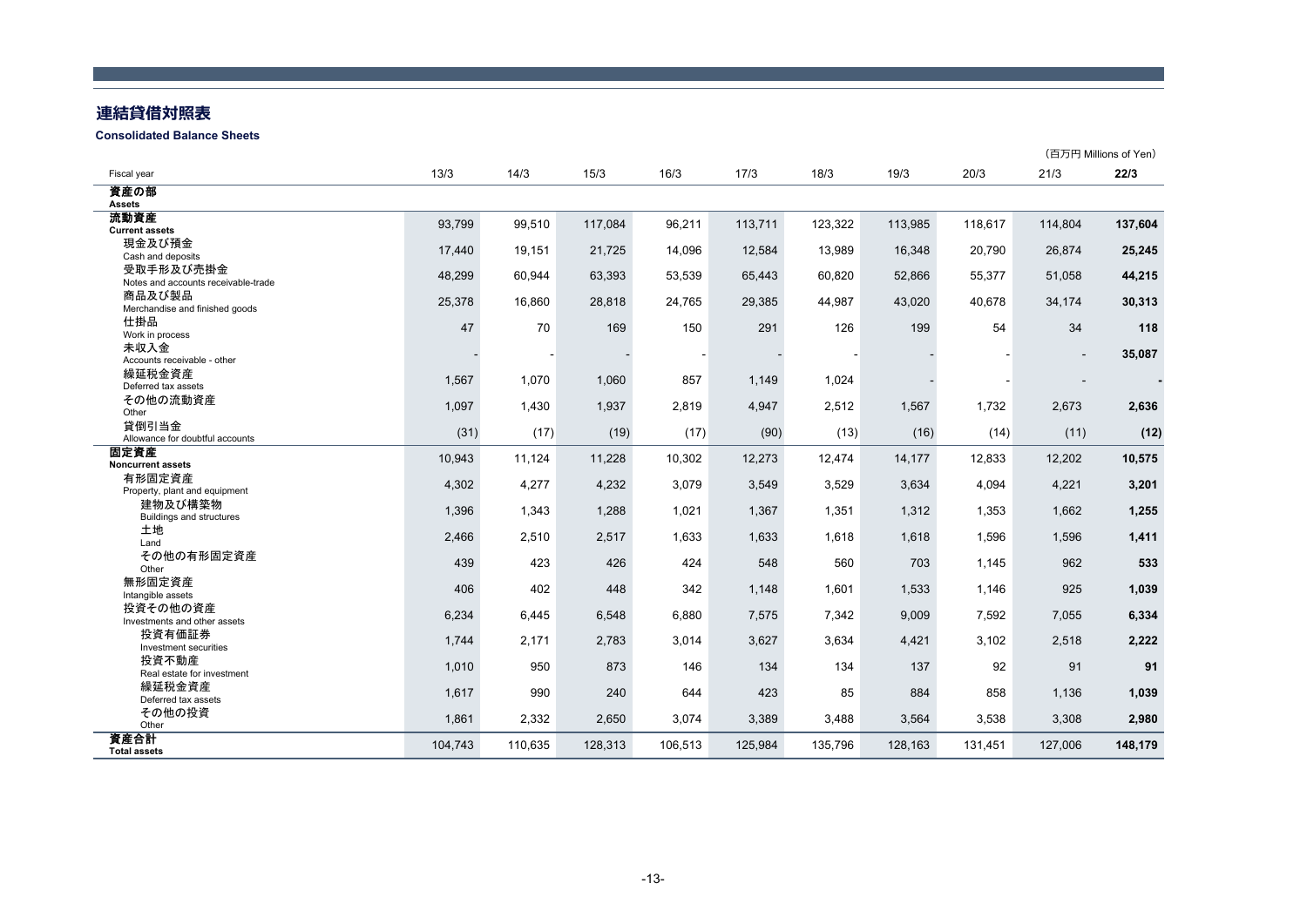|                                                           |         |         |         |                |         |         |         |         |         | (百万円 Millions of Yen) |
|-----------------------------------------------------------|---------|---------|---------|----------------|---------|---------|---------|---------|---------|-----------------------|
| Fiscal year                                               | 13/3    | 14/3    | 15/3    | 16/3           | 17/3    | 18/3    | 19/3    | 20/3    | 21/3    | 22/3                  |
| 負債及び純資産の部<br>Liabilities and net assets                   |         |         |         |                |         |         |         |         |         |                       |
| 流動負債<br><b>Current liabilities</b>                        | 49,042  | 65,114  | 72,594  | 49,481         | 67,272  | 75,765  | 75,623  | 76,537  | 76,165  | 94,746                |
| 支払手形及び買掛金<br>Notes and accounts payable-trade             | 33,523  | 39,910  | 52,978  | 35,921         | 37,987  | 37,247  | 25,443  | 25,410  | 30,298  | 21,121                |
| 短期借入金                                                     | 11,687  | 7,100   | 15,300  | 9,732          | 25,077  | 34,687  | 38,934  | 47,344  | 42,194  | 48,672                |
| Short-term Loans Payable<br>1年内返済予定の長期借入金                 | 34      | 15,043  | 1,006   | $\overline{c}$ | 112     | 112     | 7,550   | 1,050   | 50      | 50                    |
| Current portion of long-term loans payable<br>未払金         |         |         |         |                |         |         |         |         |         | 21,855                |
| Accounts payable - other<br>賞与引当金                         |         |         |         |                |         |         |         |         |         |                       |
| Provision for bonuses<br>その他の流動負債                         | 808     | 789     | 818     | 860            | 1,034   | 1,044   | 1,038   | 703     | 631     | 974                   |
| Other<br>固定負債                                             | 2,987   | 2,271   | 2,490   | 2,964          | 3,060   | 2,672   | 2,657   | 2,030   | 2,990   | 2,072                 |
| <b>Noncurrent liabilities</b>                             | 18,153  | 3,050   | 9,416   | 10,693         | 11,161  | 10,854  | 2,813   | 6,708   | 5,801   | 5,858                 |
| 社債<br>Bonds payable                                       |         |         |         |                |         |         |         |         |         |                       |
| 長期借入金<br>Long-term loans payable                          | 16,037  | 1,013   | 7,507   | 8,500          | 8,988   | 8,875   | 1,175   | 5,125   | 5,075   | 5,025                 |
| 退職給付引当金<br>Provision for retirement benefits              | 1,461   |         |         |                |         |         |         |         |         |                       |
| 退職給付に係る負債<br>Net defined benefit liability                |         | 1,330   | 1,194   | 1,718          | 1,586   | 1,388   | 1,201   | 1,089   | 261     | 331                   |
| 役員退職慰労引当金<br>Provision for directors' retirement benefits | 244     | 225     | 260     | 147            | 96      | 108     | 97      | 98      | 95      | 108                   |
| その他の固定負債<br>Other                                         | 410     | 481     | 454     | 327            | 490     | 481     | 339     | 396     | 369     | 393                   |
| 負債合計<br><b>Total liabilities</b>                          | 67,195  | 68,165  | 82,010  | 60,175         | 78,434  | 86,619  | 78,436  | 83,246  | 81,966  | 100,604               |
| 株主資本<br>Shareholders' equity                              | 35,035  | 36,652  | 38,068  | 39,225         | 40,143  | 41,596  | 42,453  | 41,593  | 38,791  | 41,168                |
| 資本金                                                       | 6,214   | 6,214   | 6,214   | 6,214          | 6,214   | 6,214   | 6,214   | 6,214   | 6,214   | 6,214                 |
| Capital stock<br>資本剰余金                                    | 6,353   | 6,353   | 6,353   | 6,353          | 6,353   | 6,353   | 6,353   | 6,353   | 6,353   | 6,353                 |
| Capital surplus<br>利益剰余金                                  | 24,097  | 25,713  | 27,131  | 28,287         | 29,206  | 30,659  | 31,516  | 30,656  | 27,854  | 30,231                |
| Retained earnings<br>自己株式                                 |         |         |         |                |         |         |         |         |         |                       |
| Treasury stock<br>その他の包括利益累計額                             | (1,630) | (1,630) | (1,630) | (1,630)        | (1,630) | (1,630) | (1,631) | (1,631) | (1,631) | (1,631)               |
| Accumulated other comprehensive income<br>非支配株主持分         | (1,269) | 955     | 2,382   | 1,135          | 1,563   | 1,439   | 1,056   | 692     | 1,224   | 1,542                 |
| Non-controlling interests                                 | 3,781   | 4,862   | 5,851   | 5,977          | 5,843   | 6,140   | 6,216   | 5,918   | 5,024   | 4,863                 |
| 純資産合計<br><b>Total net assets</b>                          | 37,547  | 42.469  | 46,302  | 46,338         | 47,550  | 49.177  | 49.726  | 48.204  | 45.040  | 47,574                |
| 負債純資産合計<br><b>Total liabilities and net assets</b>        | 104,743 | 110,635 | 128,313 | 106,513        | 125,984 | 135,796 | 128,163 | 131,451 | 127,006 | 148,179               |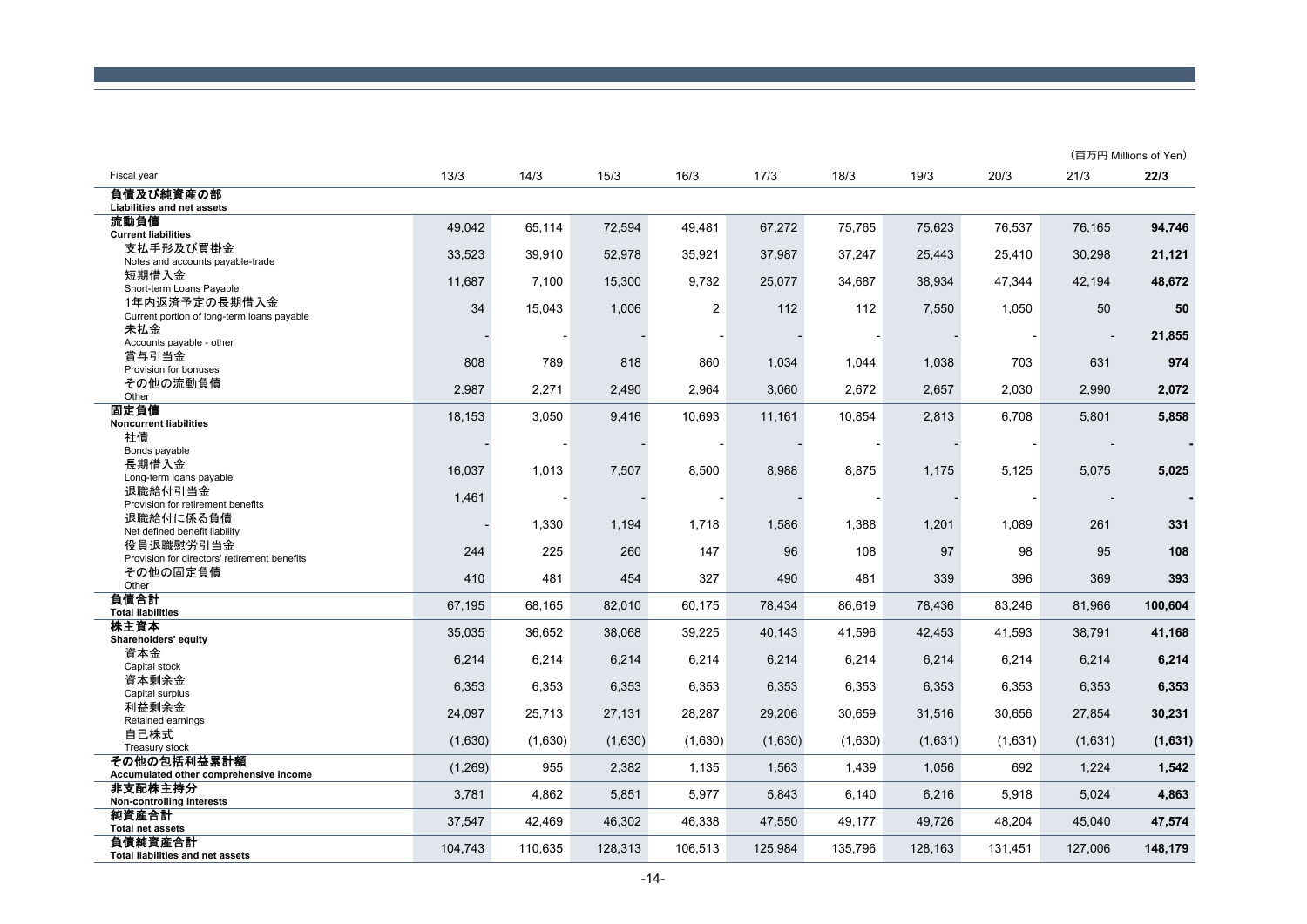#### **連結損益計算書**

#### **Consolidated Statements of Income**

|                                                                    |         |         |                |         |              |         |         |         |                          | (百万円 Millions of Yen) |
|--------------------------------------------------------------------|---------|---------|----------------|---------|--------------|---------|---------|---------|--------------------------|-----------------------|
| Fiscal year                                                        | 2012    | 2013    | 2014           | 2015    | 2016         | 2017    | 2018    | 2019    | 2020                     | 2021                  |
| 売上高<br>Net sales                                                   | 220,200 | 260,424 | 273,683        | 279,571 | 270,698      | 347,508 | 326,694 | 287,550 | 289,283                  | 167,794               |
| 売上原価<br>Cost of sales                                              | 202,437 | 241,581 | 254,537        | 261,252 | 250,085      | 326,346 | 303,927 | 268,972 | 273,066                  | 147,542               |
| 売上総利益<br>Gross profit                                              | 17,763  | 18,842  | 19,146         | 18,319  | 20,612       | 21,161  | 22,767  | 18,577  | 16,217                   | 20,251                |
| 販売費及び一般管理費<br>Selling, general and administrative expenses         | 14,771  | 14,930  | 14,593         | 15,106  | 17,729       | 17,390  | 17,719  | 16,207  | 15,193                   | 14,257                |
| 営業利益<br>Operating income                                           | 2,991   | 3,912   | 4,552          | 3,212   | 2,883        | 3,771   | 5,048   | 2,369   | 1,023                    | 5,994                 |
| 営業外収益<br>Non-operating income                                      | 640     | 708     | 751            | 734     | 705          | 1,773   | 568     | 958     | 160                      | 269                   |
| 受取利息<br>Interest income                                            | 12      | 12      | 8              | 23      | 49           | 67      | 102     | 35      | 13                       | 5                     |
| 受取配当金<br>Dividends income                                          | 29      | 32      | 41             | 51      | 40           | 46      | 54      | 53      | 49                       | 53                    |
| 持分法による投資利益<br>Equity in earnings of affiliates                     | 154     | 270     | 299            | 431     | 455          | 397     | 258     | 44      | $\overline{\phantom{a}}$ | 104                   |
| 為替差益<br>Foreign exchange gains                                     |         |         |                |         |              | 1,156   |         | 716     |                          | $\mathbf 0$           |
| その他<br>Other                                                       | 443     | 392     | 401            | 227     | 158          | 104     | 152     | 109     | 97                       | 104                   |
| 営業外費用<br>Non-operating expenses                                    | 1,132   | 675     | 1,418          | 624     | 937          | 1,327   | 2,596   | 1,322   | 1.149                    | 2,156                 |
| 支払利息<br>Interest expenses                                          | 337     | 275     | 219            | 186     | 317          | 659     | 1,003   | 972     | 386                      | 363                   |
| 為替差損<br>Foreign exchange losses                                    | 417     | 140     | 904            | 146     | 429          |         | 1,196   |         | 333                      | 1,641                 |
| その他<br>Other                                                       | 377     | 258     | 293            | 292     | 189          | 667     | 395     | 350     | 430                      | 151                   |
| 経常利益<br>Ordinary income                                            | 2,500   | 3,944   | 3,886          | 3,321   | 2,651        | 4,218   | 3,020   | 2,006   | 33                       | 4,106                 |
| 特別利益<br>Extraordinary income                                       | 124     | 12      | $\overline{7}$ | 870     | $\mathbf{1}$ | 6       | 38      | 11      | 31                       | 266                   |
| 特別損失<br><b>Extraordinary loss</b>                                  | 731     | 70      | 110            | 893     | 65           | 311     | 76      | 1,231   | 2,603                    | 524                   |
| 税金等調整前当期純利益<br>Income before income taxes and minority interests   | 1,892   | 3,886   | 3,783          | 3,299   | 2,587        | 3,912   | 2,981   | 786     | (2, 537)                 | 3,848                 |
| 法人税、住民税及び事業税<br>Income taxes-current                               | 611     | 918     | 755            | 894     | 877          | 885     | 731     | 398     | 355                      | 872                   |
| 法人税等調整額<br>Income taxes-deferred                                   | (32)    | 505     | 631            | 242     | (342)        | 487     | 219     | 186     | (741)                    | 312                   |
| 非支配株主に帰属する当期利益<br>Profit attributable to non-controlling interests | 456     | 454     | 405            | 351     | 402          | 461     | 392     | 276     | (17)                     | 225                   |
| 親会社株主に帰属する当期純利益<br>Profit attributable to owners of parent         | 857     | 2.008   | 1,990          | 1,810   | 1.650        | 2,077   | 1.636   | (75)    | (2, 133)                 | 2,437                 |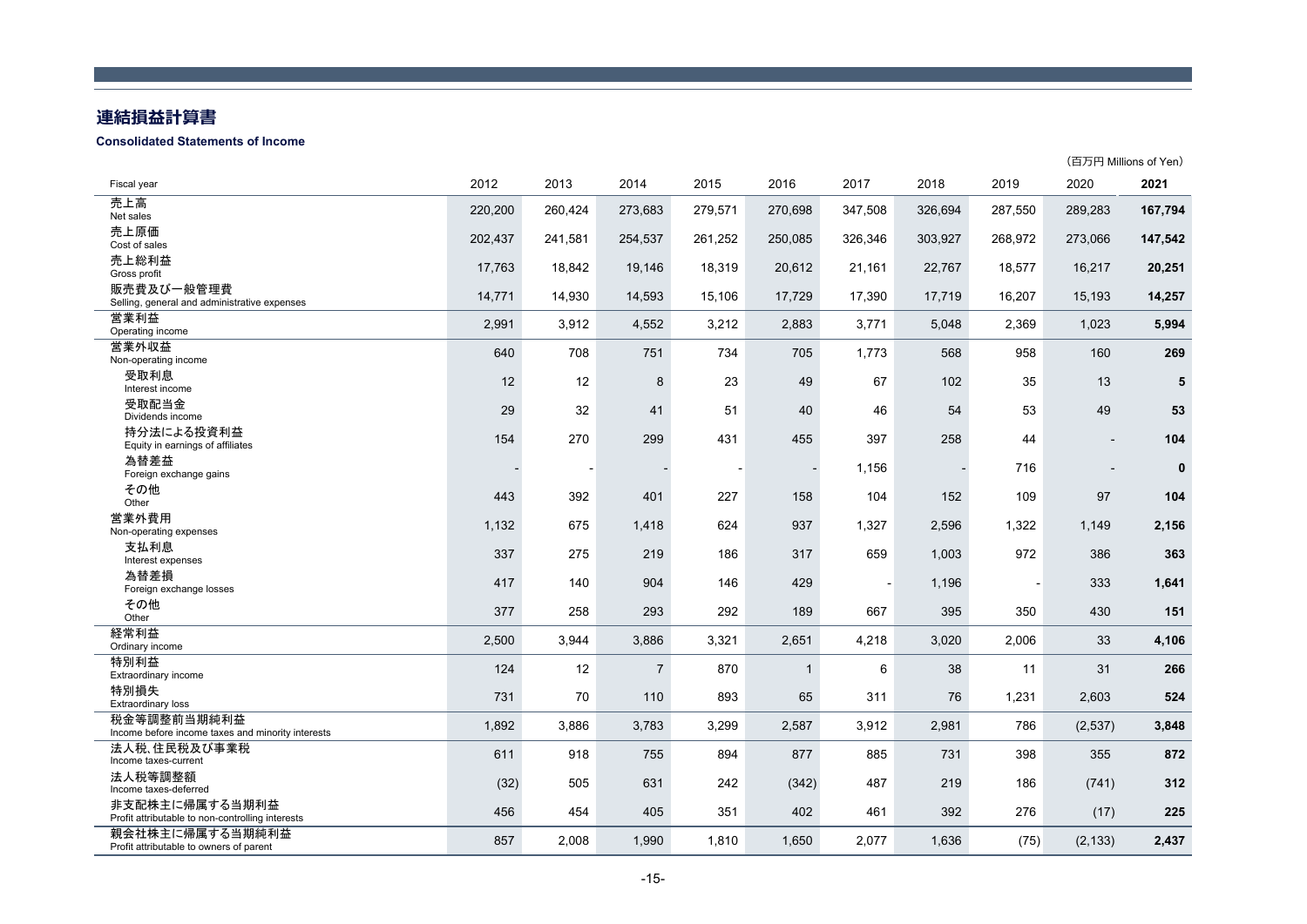## **連結包括利益計算書**

#### **Consolidated Statements of Comprehensive Income**

|                                                                                                       |       |       |       |          |       |       |       |       |          | (百万円 Millions of Yen) |
|-------------------------------------------------------------------------------------------------------|-------|-------|-------|----------|-------|-------|-------|-------|----------|-----------------------|
| Fiscal year                                                                                           | 2012  | 2013  | 2014  | 2015     | 2016  | 2017  | 2018  | 2019  | 2020     | 2021                  |
| 少数株主損益調整前当期純利益<br>Income before minority interests                                                    | 1,313 | 2,463 | 2,396 | 2,161    | 2,052 | 2,539 | 2,029 | 200   | (2, 151) | 2,663                 |
| その他の包括利益<br>Other comprehensive income                                                                |       |       |       |          |       |       |       |       |          |                       |
| その他有価証券評価差額金<br>Valuation difference on available-for-sale securities                                 | 29    | 275   | 408   | (422)    | 230   | 30    | (149) | (237) | 491      | (69)                  |
| 繰延ヘッジ損益<br>Deferred gains or losses on hedges                                                         | (591) | 669   | 19    | (49)     | 22    | (35)  | 34    | (7)   | 39       | $\overline{2}$        |
| 為替換算調整勘定<br>Foreign currency translation adjustment                                                   | 914   | 1,829 | 1,685 | (266)    | (542) | (99)  | (345) | (10)  | (795)    | 1,088                 |
| 退職給付に係る調整額<br>Remeasurements of defined benefit plans, net of tax                                     |       |       | (4)   | (609)    | 478   | (5)   | (75)  | (97)  | 495      | (296)                 |
| 持分法適用会社に対する持分相当額<br>Share of other comprehensive income of entities accounted for using equity method | 8     | 1     | (1)   | (10)     |       | (14)  | 19    | (3)   | (1)      | (27)                  |
| その他の包括利益合計<br>Total other comprehensive income                                                        | 360   | 2,775 | 2,107 | (1, 357) | 188   | (125) | (515) | (356) | 229      | 698                   |
| 包括利益<br>Comprehensive income                                                                          | 1,674 | 5,238 | 4,504 | 804      | 2,241 | 2,414 | 1,513 | (155) | (1, 922) | 3,361                 |
| (内訳)<br>(Comprehensive income attributable to)                                                        |       |       |       |          |       |       |       |       |          |                       |
| 親会社株主に係る包括利益<br>Comprehensive income attributable to owners of parent                                 | 858   | 4,028 | 3,412 | 563      | 2,077 | 1,983 | 1,258 | (440) | (1,602)  | 2,755                 |
| 少数株主に係る包括利益<br>Comprehensive income attributable to minority interests                                | 815   | 1,210 | 1,091 | 240      | 163   | 430   | 255   | 284   | (320)    | 605                   |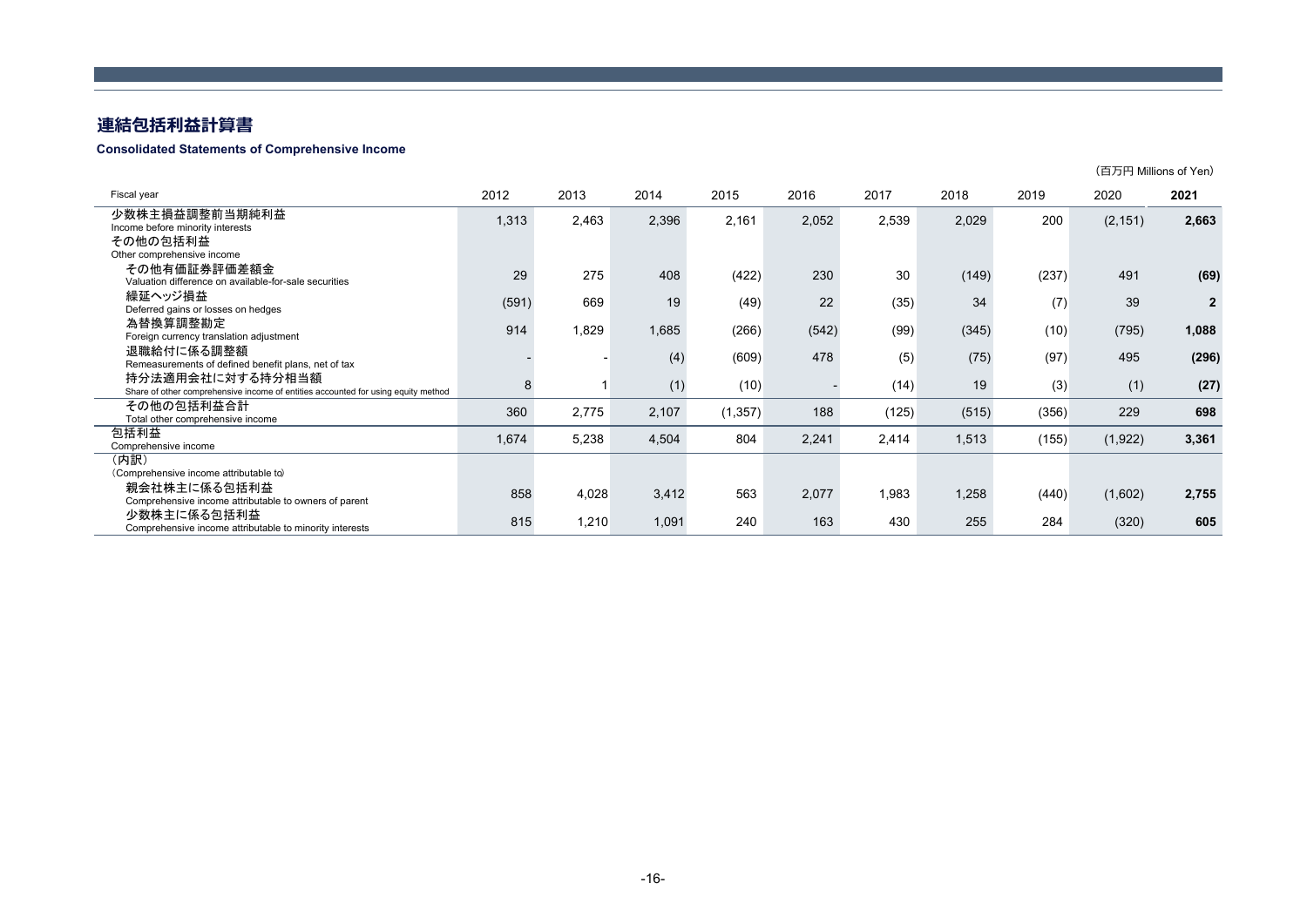## **連結キャッシュ・フロー計算書**

#### **Consolidated Statements of Cash Flows**

|                                                                       |          |           |           |           |                |          |                |         |                          | (百万円 Millions of Yen) |
|-----------------------------------------------------------------------|----------|-----------|-----------|-----------|----------------|----------|----------------|---------|--------------------------|-----------------------|
| Fiscal year                                                           | 2012     | 2013      | 2014      | 2015      | 2016           | 2017     | 2018           | 2019    | 2020                     | 2021                  |
| Ⅰ 営業活動によるキャッシュ・フロー                                                    |          |           |           |           |                |          |                |         |                          |                       |
| Net cash provided by (used in) operating activities                   |          |           |           |           |                |          |                |         |                          |                       |
| 税金等調整当期純利益                                                            | 1,892    | 3,886     | 3,783     | 3,299     | 2,587          | 3,912    | 2,981          | 786     | (2,537)                  | 3,848                 |
| Income before income taxes and minority interests<br>減価償却費            |          |           |           |           |                |          |                |         |                          |                       |
| Depreciation and amortization                                         | 504      | 403       | 374       | 343       | 394            | 406      | 547            | 689     | 762                      | 703                   |
| 減損損失                                                                  |          |           |           | 832       |                | 19       | 19             | 231     | 5                        |                       |
| Impairment loss                                                       |          |           |           |           |                |          |                |         |                          |                       |
| のれん償却額                                                                |          |           |           |           | 112            | 112      | 112            | 28      |                          |                       |
| Amortization of goodwill<br>引当金の増減額                                   |          |           |           |           |                |          |                |         |                          |                       |
| Increase (decrease) in provision                                      | (336)    | (1, 554)  | 61        | (99)      | 58             | 36       | (30)           | (334)   | (55)                     |                       |
| 退職給付に係る負債の増減額                                                         |          | 1,598     | (182)     | (390)     | 429            |          |                |         | (114)                    |                       |
| Increase (decrease) in net defined benefit liabilities                |          |           |           |           |                | (245)    | (272)          | (239)   |                          |                       |
| 貸倒引当金の増減額                                                             |          |           |           |           |                |          |                |         | $\overline{\phantom{a}}$ | (379)                 |
| Increase (decrease) in allowance for doubtful accounts<br>受取利息及び受取配当金 |          |           |           |           |                |          |                |         |                          |                       |
| Interest and dividends income                                         | (42)     | (44)      | (49)      | (74)      | (90)           | (114)    | (157)          | (89)    | (62)                     | (59)                  |
| 支払利息                                                                  | 337      | 275       | 219       | 186       | 317            | 659      | 1,003          | 972     | 386                      | 363                   |
| Interest expenses                                                     |          |           |           |           |                |          |                |         |                          |                       |
| 為替差損益                                                                 | (544)    | (488)     | (102)     | 171       | 911            | (1,283)  | 1,656          | (782)   | 661                      | 4,338                 |
| Foreign exchange losses (gains)<br>持分法による投資損益                         |          |           |           |           |                |          |                |         |                          |                       |
| Equity in (earnings) losses of affiliates                             | (154)    | (270)     | (299)     | (431)     | (455)          | (397)    | (258)          | (44)    | 68                       | (104)                 |
| 投資有価証券売却損益                                                            |          |           |           | (199)     | $\Omega$       |          | (16)           |         | $\Omega$                 |                       |
| Loss (gain) on sales of investment securities                         | (111)    | (0)       |           |           |                |          |                |         |                          |                       |
| 投資有価証券評価損益                                                            | 21       | 29        |           |           | $\Omega$       | 171      |                | 978     | 1,350                    | 217                   |
| Loss (gain) on valuation of investment securities<br>売上債権の増減額         |          |           |           |           |                |          |                |         |                          |                       |
| Decrease (Increase) in notes and accounts receivable-trade            | 19,256   | (10, 445) | (1, 168)  | 10,647    | (6, 972)       | 4,326    | 8,177          | (2,615) | 3,969                    | 7,498                 |
| たな卸資産の増減額                                                             |          | 9,089     | (11, 639) | 4,067     | (1,925)        | (15,582) | 986            | 2,428   | 6,399                    | (4, 563)              |
| Decrease (increase) in inventories                                    | (2, 255) |           |           |           |                |          |                |         |                          |                       |
| 仕入債務の増減額                                                              | (9,678)  | 4,604     | 12,418    | (17, 811) | 1,450          | (492)    | (11, 795)      | 21      | 5,093                    | (9,763)               |
| Increase (decrease) in notes and accounts payable-trade<br>その他        |          |           |           |           |                |          |                |         |                          |                       |
| Other, net                                                            | 1,005    | (403)     | (67)      | (953)     | 1,695          | 2,022    | 867            | (733)   | 952                      | (5, 162)              |
| 小計                                                                    | 9,896    | 6,678     | 3.346     | (411)     | (4,876)        | (6, 450) | 3,820          | 1,273   | 16,877                   | (3,062)               |
| Sub total                                                             |          |           |           |           |                |          |                |         |                          |                       |
| 利息及び配当金の受取額<br>Interest and dividends income received                 | 108      | 159       | 195       | 114       | 253            | 314      | 185            | 113     | 63                       | 883                   |
| 利息の支払額                                                                |          |           |           |           |                |          |                |         |                          |                       |
| interest expenses paid                                                | (351)    | (282)     | (220)     | (186)     | (320)          | (653)    | (992)          | (984)   | (390)                    | (358)                 |
| 法人税等の支払額                                                              | (751)    | (730)     | (1,022)   | (727)     | (956)          | (841)    | (990)          | (736)   | (321)                    | (503)                 |
| Income taxes paid                                                     |          |           |           |           |                |          |                |         |                          |                       |
| 法人税等の還付額<br>Income taxes refund                                       | 33       | 174       | 2         | 5         | $\overline{4}$ | 11       | $\overline{2}$ | 43      | 191                      | 101                   |
| その他                                                                   |          |           |           |           |                |          |                |         |                          |                       |
| Other, net                                                            | (635)    |           | (99)      |           |                |          | (33)           | (19)    | (1,214)                  | (8)                   |
| 営業活動によるキャッシュ・フロー                                                      | 8,301    | 5.999     | 2.202     | (1, 204)  | (5,894)        | (7,619)  | 1.992          | (309)   | 15.205                   | (2,948)               |
| Net cash provided by (used in) operating activities                   |          |           |           |           |                |          |                |         |                          |                       |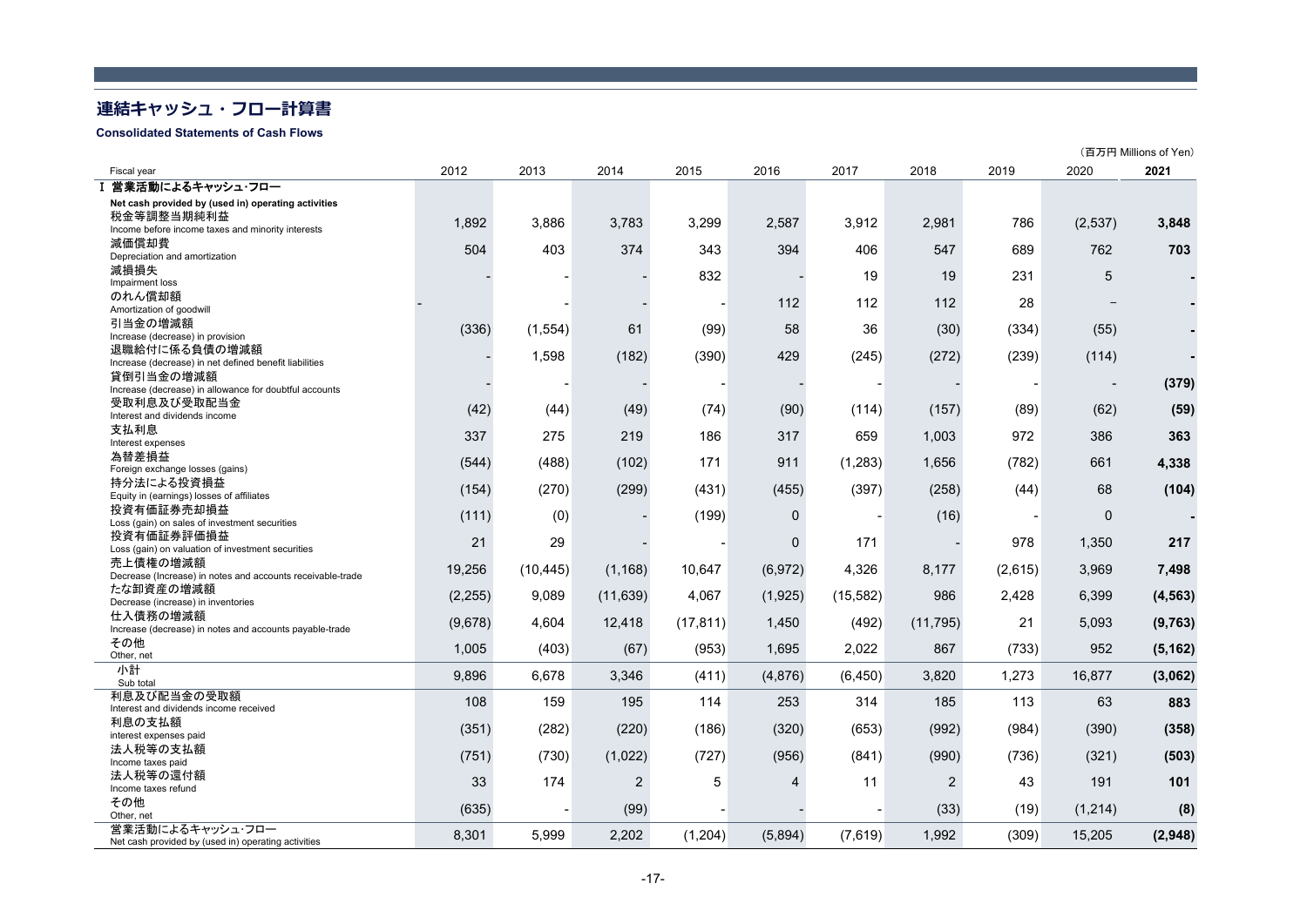|                                                                          |          |          |             |          |             |        |              |                |              | (百万円 Millions of Yen) |
|--------------------------------------------------------------------------|----------|----------|-------------|----------|-------------|--------|--------------|----------------|--------------|-----------------------|
| Fiscal year                                                              | 2012     | 2013     | 2014        | 2015     | 2016        | 2017   | 2018         | 2019           | 2020         | 2021                  |
| Ⅱ 投資活動によるキャッシュ・フロー                                                       |          |          |             |          |             |        |              |                |              |                       |
| Net cash provided by (used in) investment activities                     |          |          |             |          |             |        |              |                |              |                       |
| 定期預金の預入による支出                                                             | (29)     | (234)    | (295)       | (521)    | (355)       | (328)  | (329)        | (508)          | (660)        | (1, 108)              |
| Payments into time deposits                                              |          |          |             |          |             |        |              |                |              |                       |
| 定期預金の払戻による収入                                                             | 200      | 242      | 269         | 455      | 377         | 434    | 285          | 494            | 376          | 1,240                 |
| Proceeds from withdrawal of time deposits                                |          |          |             |          |             |        |              |                |              |                       |
| 有形固定資産の取得による支出<br>Purchase of property, plant and equipment              | (268)    | (148)    | (113)       | (235)    | (635)       | (237)  | (420)        | (517)          | (427)        | (314)                 |
| 有形固定資産の売却による収入                                                           |          |          |             |          |             |        |              |                |              |                       |
| Proceeds from sales of property, plant and equipment                     | 1        | 2        | $\mathbf 0$ | 537      | $\mathbf 0$ | 16     | $\mathbf{1}$ | 26             | $\mathbf{0}$ | 599                   |
| 無形固定資産の取得による支出                                                           |          |          |             |          |             |        |              |                |              |                       |
| Purchase of intangible assets                                            | (180)    | (147)    | (164)       | (23)     | (382)       | (692)  | (439)        | (150)          | (120)        | (425)                 |
| 投資有価証券の取得による支出                                                           | (379)    | (22)     | (23)        | (1,216)  | (234)       | (44)   | (516)        | (26)           | (44)         | (25)                  |
| Purchase of investment securities                                        |          |          |             |          |             |        |              |                |              |                       |
| 投資有価証券の売却による収入                                                           | 235      | 0        |             | 443      | 0           | 56     | 31           | $\overline{c}$ | 0            |                       |
| Proceeds from sales of investment securities                             |          |          |             |          |             |        |              |                |              |                       |
| 事業譲受による支出<br>Payment for transfer of business                            |          |          |             |          |             |        |              |                |              |                       |
| その他                                                                      |          |          |             |          |             |        |              |                |              |                       |
| Other, net                                                               | 14       | 145      | 91          | 1,053    | (632)       | (169)  | 892          | 97             | 85           | 178                   |
| 投資活動によるキャッシュ・フロー                                                         |          |          |             |          |             |        |              |                |              |                       |
| Net cash provided by (used in) investment activities                     | (406)    | (162)    | (235)       | 493      | (1,862)     | (964)  | (495)        | (582)          | (790)        | 145                   |
| Ⅲ 財務活動によるキャッシュ・フロー                                                       |          |          |             |          |             |        |              |                |              |                       |
| Net cash provided by (used in) financing activities                      |          |          |             |          |             |        |              |                |              |                       |
| 短期借入金の増加(減少)                                                             |          |          |             |          |             |        |              |                |              |                       |
| Increase (decrease) in short-term loans payable                          | (7, 248) | (4, 727) | 6,676       | (5,884)  | 7,456       | 11,303 | 2,490        | 9,197          | (5,739)      | 1,754                 |
| 長期借入れによる収入                                                               |          |          | 7,500       | 1,030    | (112)       |        |              | 5,000          |              |                       |
| Proceeds from long-term loans payable                                    |          |          |             |          |             |        |              |                |              |                       |
| 長期借入金の返済による支出                                                            | (1,534)  | (97)     | (15,043)    | (1,071)  | (2)         | (112)  | (263)        | (7, 550)       | (1,050)      | (50)                  |
| Repayment of long-term loans payable                                     |          |          |             |          |             |        |              |                |              |                       |
| 社債の発行による収入<br>Proceeds from issuance of bonds                            |          |          |             |          |             |        |              |                |              |                       |
| 社債の償還による支出                                                               |          |          |             |          |             |        |              |                |              |                       |
| Redemption of bonds                                                      | (48)     | (21)     |             |          |             |        |              |                |              |                       |
| 自己株式の取得による支出                                                             |          |          |             |          |             |        |              |                |              |                       |
| Purchase of treasury stock                                               |          | (0)      | (0)         | (0)      |             | (0)    | (0)          | (0)            |              | 0                     |
| 配当金の支払額                                                                  | (339)    | (391)    | (493)       | (653)    | (731)       | (653)  | (784)        | (784)          | (731)        | (469)                 |
| Cash dividends paid                                                      |          |          |             |          |             |        |              |                |              |                       |
| その他                                                                      | (90)     | (144)    | (125)       | (144)    | (327)       | (162)  | (198)        | (674)          | (668)        | (842)                 |
| Other, net                                                               |          |          |             |          |             |        |              |                |              |                       |
| 財務活動によるキャッシュ・フロー                                                         | 9,261    | (5, 382) | (1, 515)    | (6, 724) | 6,282       | 10,374 | 1,243        | 5,188          | (8, 188)     | 391                   |
| Net cash provided by (used in) financing activities                      |          |          |             |          |             |        |              |                |              |                       |
| Ⅳ 現金及び現金同等物に係る換算差額                                                       | 854      | 1,110    | 2,084       | (374)    | (10)        | (248)  | (25)         | 132            | (426)        | 830                   |
| Effect of exchange rate changes on cash and cash equivalents             |          |          |             |          |             |        |              |                |              |                       |
| Ⅴ 現金及び現金同等物の増減額                                                          | (512)    | 1,565    | 2,536       | (7, 810) | (1,485)     | 1,542  | 2,714        | 4,428          | 5,800        | (1,580)               |
| Net increase(decrease) in cash and cash equivalents<br>VI 現金及び現金同等物の期首残高 |          |          |             |          |             |        |              |                |              |                       |
| Cash and cash equivalents at beginning of period                         | 17,923   | 17,410   | 18.976      | 21,512   | 13,702      | 12,216 | 13,715       | 16.044         | 20,473       | 26,274                |
| Ⅵ 現金及び現金同等物の期末残高                                                         |          |          |             |          |             |        |              |                |              |                       |
| Cash and cash equivalents at end of period                               | 17,410   | 18,976   | 21,512      | 13,702   | 12,216      | 13,715 | 16,044       | 20,473         | 26,274       | 24,693                |
|                                                                          |          |          |             |          |             |        |              |                |              |                       |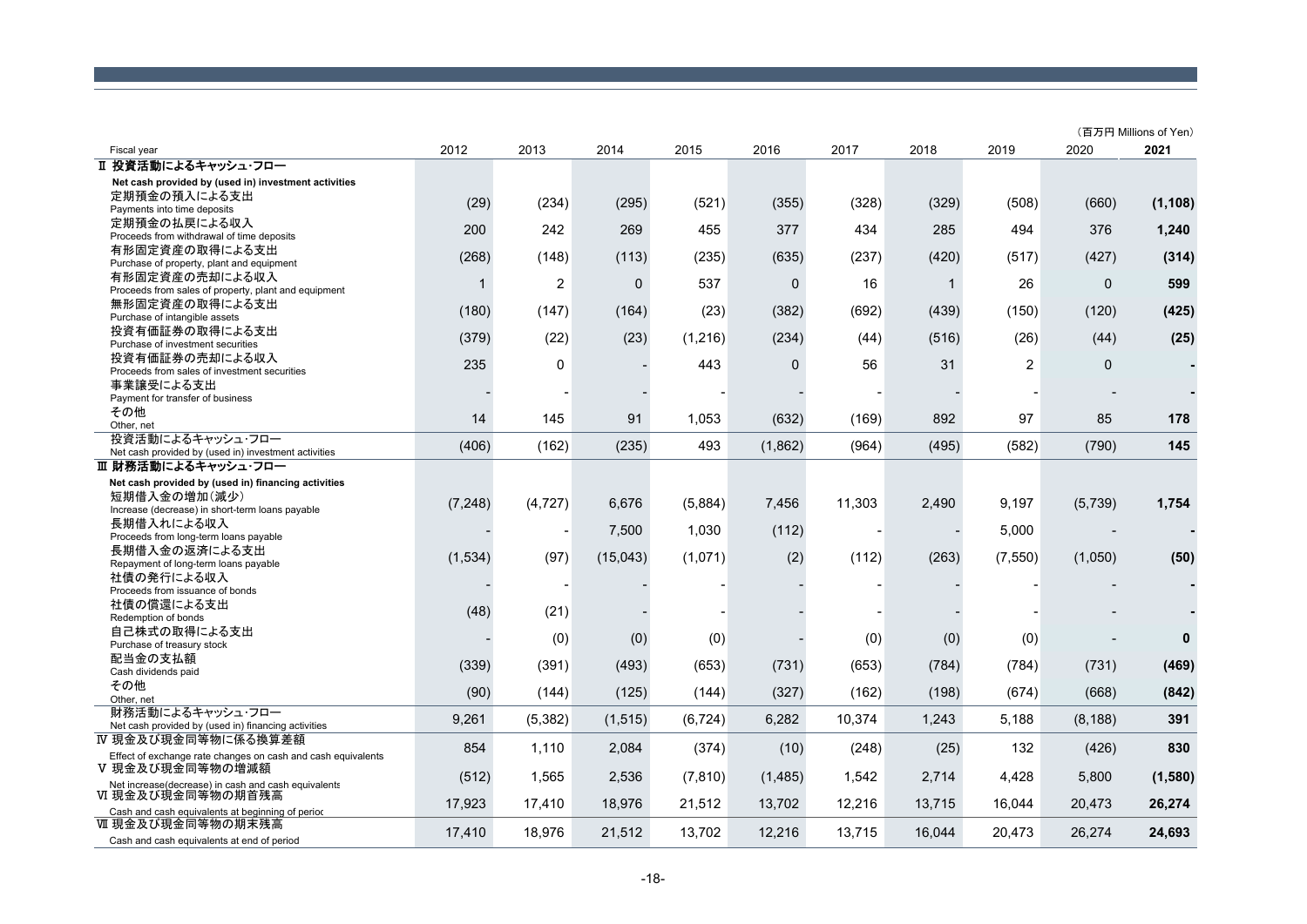## **沿⾰**

## **History**

| 1844 | 現本社所在地で呉服問屋「堀越」(屋号「丸文」)を創業、のち生糸の輸出業およ<br>び洋反物の輸入業を併営                        | Started its history as a fabric and textile wholesaler "Horikoshi" with a shop name of "Marubun" at the site of<br>the present company headquarters, its business covering export of silk threads and import of Western<br>textiles |
|------|-----------------------------------------------------------------------------|-------------------------------------------------------------------------------------------------------------------------------------------------------------------------------------------------------------------------------------|
| 1947 | 機械器具および日用雑貨類の販売を目的に丸文株式会社を資本金703万円で設立                                       | Established Marubun Corp., capitalized at ¥7.03million to sell machinery instruments and daily goods                                                                                                                                |
| 1952 | Rocke International, Inc.社と代理店契約を締結し、米国製機器の輸入販売を開始                          | Succeeded in reaching agreement with Rocke International, Inc. to serve as their representative office, and<br>began import and sales of U.S.-made equipment in Japan                                                               |
| 1957 | Ampex Corp.社と代理店契約を締結し、計測機器の取扱開始。その後、航空宇宙機<br>器、光学機器、分析機器等の外国製機器の輸入・販売を順次開始 | Reached agreement with Ampex Corporation and began handling measuring instruments. Subsequently,<br>expanding business to import and sales of foreign products including aerospace, optical and analysis<br>equipment in Japan      |
| 1958 | Texas Instruments社 (トランジスタ、ダイオード、半導体)の取扱開始                                  | Began handling transistors, diodes and semiconductors made by Texas Instruments Incorporated in Japan                                                                                                                               |
| 1961 | 金沢支店を分離独立させ、丸文金沢株式会社(現:丸文通商株式会社)を設立                                         | Established Kanazawa Branch Office as an independent company Marubun Kanazawa Co., Ltd. (current<br>Marubun Tsusho Co., Ltd.)                                                                                                       |
| 1965 | Texas Instruments, Inc.社製集積回路を当社が日本国内へ初めて輸入販売                               | Became the first company in Japan to import and sell integrated circuits made by Texas Instruments<br>Incorporated                                                                                                                  |
| 1968 | 米国駐在事務所を設置                                                                  | Established a representative office in the U.S.                                                                                                                                                                                     |
| 1988 | Marubun Electronics (S) Pte Ltd.を設立                                         | Established Marubun Electronics (S) Pte. Ltd.                                                                                                                                                                                       |
| 1989 | 台灣丸文股份有限公司を設立                                                               | Established Marubun Taiwan Inc.                                                                                                                                                                                                     |
| 1994 | 香港丸文有限公司を設立                                                                 | Established Marubun Hong Kong Ltd.                                                                                                                                                                                                  |
| 1997 | 東京証券取引所市場第二部上場                                                              | Listed on the 2nd Section of the Tokyo Stock Exchange.                                                                                                                                                                              |
| 1998 | MARUBUN/ARROW ASIA, LIMITEDを設立し、米国 Arrow社と合弁事業を開始                           | Entered joint-venture business with Arrow Electronics, Inc. (U.S.) and established Marubun/Arrow Asia, Ltd.                                                                                                                         |
| 1999 | MARUBUN/ARROW USA, LLCを設立                                                   | Established Marubun/Arrow USA, LLC.                                                                                                                                                                                                 |
| 1999 | 株式会社フォーサイトテクノを設立                                                            | Established Foresight Techno Co., Ltd.                                                                                                                                                                                              |
| 2001 | 東京証券取引所市場第一部上場<br>ISO14001認証取得                                              | Listed on the 1st Section of the Tokyo Stock Exchange.<br>Acquired ISO 14001 certificate                                                                                                                                            |
| 2005 | 神戸支店を分社独立させ、丸文ウエスト株式会社を設立                                                   | Kobe Branch Office became independent as Marubun West Corporation.                                                                                                                                                                  |
| 2007 | ISO9001認証取得                                                                 | Acquired ISO 9001 certificate                                                                                                                                                                                                       |
| 2013 | 株式会社北信理化を子会社化                                                               | Acquired Hokurshin Rika Corporation.                                                                                                                                                                                                |
| 2015 | 株式会社池田医療電機を子会社化                                                             | Acquired Ikeda iryoudenki Co., Ltd.                                                                                                                                                                                                 |
| 2016 | 株式会社ケィティーエルを子会社化                                                            | Acquired KTL Corporation.                                                                                                                                                                                                           |
| 2017 | Marubun Arrow Europe Kft.を設立                                                | Established Marubun Arrow Europe Kft.                                                                                                                                                                                               |
| 2018 | 株式会社ケィティーエルを吸収合併                                                            | KTL Corporation has been integrated into Marubun Corpotation.                                                                                                                                                                       |
| 2019 | 丸文通商株式会社が株式会社北信理化を吸収合併                                                      | Ikeda Iryoudenki, Co. Ltd., has been integrated into Marubun Tsusyo Co.,Ltd.                                                                                                                                                        |
| 2022 | 東京証券取引所の市場区分見直しにより、東京証券取引所市場第一部から<br>プライム市場に移行                              | Moved from the First Section of the Tokyo Stock Exchange to the Prime Market due to a review of the<br>Tokyo Stock Exchange's market classification.                                                                                |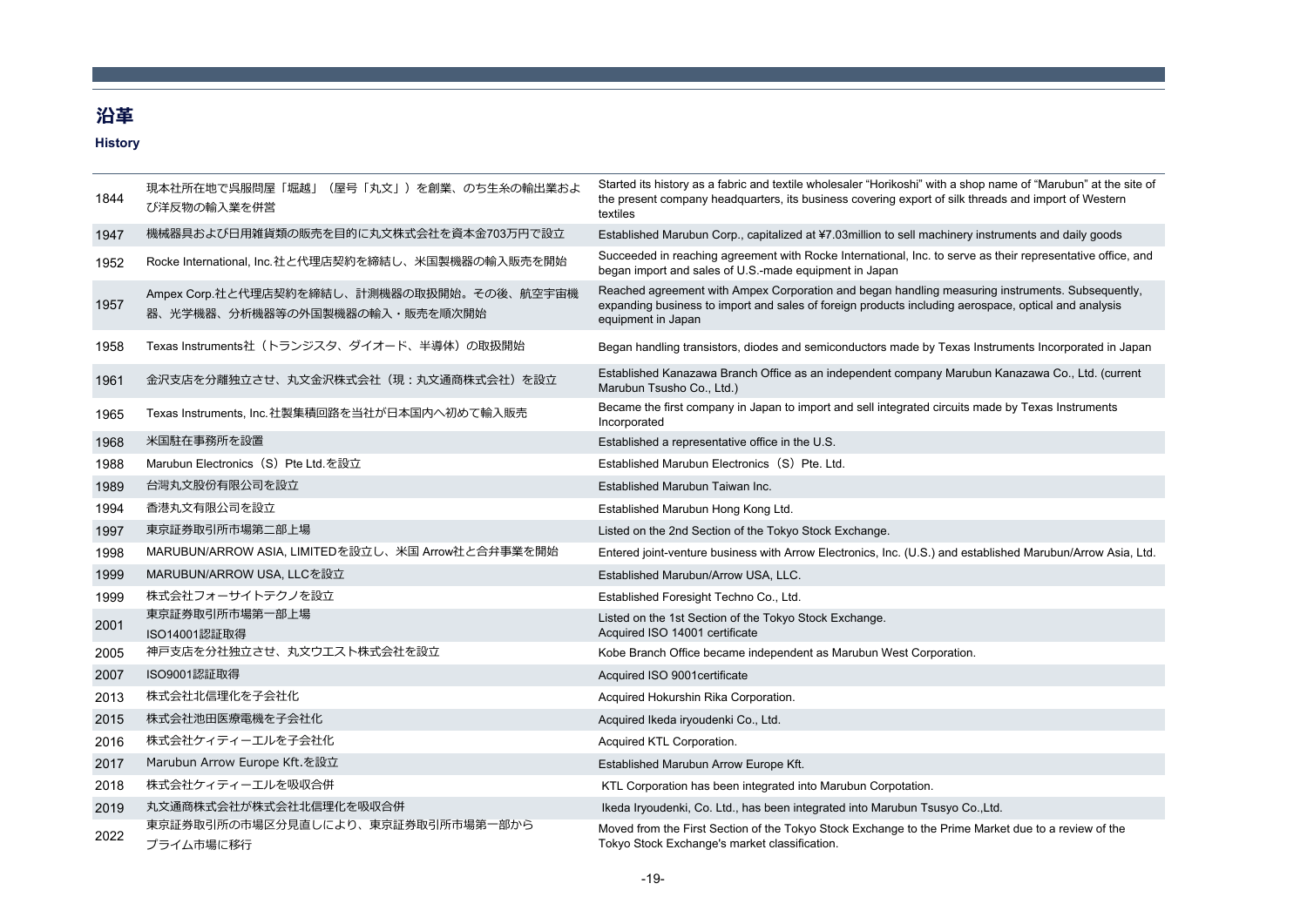#### **関係会社**

#### **Subsidiaries and Affiliates**

As of May 13, 2022

|                                  |                       |               | 出資比率(%)             |                           |                             |                       |                      | 出資比率(%)             |                           |
|----------------------------------|-----------------------|---------------|---------------------|---------------------------|-----------------------------|-----------------------|----------------------|---------------------|---------------------------|
| 会社名                              | 住所                    | 設立年月          | <b>Equity owned</b> | 主な事業内容                    | 会社名                         | 住所                    | 設立年月                 | <b>Equity owned</b> | 主な事業内容                    |
| <b>Company Name</b>              | <b>Address</b>        | Establishment | by                  | <b>Principal business</b> | Company naame               | <b>Address</b>        | <b>Establishment</b> | by                  | <b>Principal business</b> |
|                                  |                       |               | Marubun(%)          |                           |                             |                       |                      | Marubun(%)          |                           |
| Marubun USA Corporation          | California, U.S.A     | 1983年10月      | 100.0               | デバイス事業                    | Marubun/Arrow USA, LLC. *   | California, U.S.A     | 1998年11月             | 50.0                | デバイス事業                    |
|                                  |                       | Oct. 1983     |                     | Devices business          |                             |                       | Nov. 1998            |                     | Devices business          |
| Marubun Taiwan Inc.              | Taipei, Taiwan        | 1989年11月      | 100.0               | デバイス事業                    | Marubun-Arrow Mexico, S. de | MexicoCity, MEXICO    | 2014年9月              | 50.0                | デバイス事業                    |
|                                  |                       | Nov. 1989     |                     | Devices business          | R.L. de C.V. *              |                       | Sep. 2014            |                     | Devices business          |
| Marubun/Arrow Asia, Ltd.         | <b>British Virgin</b> | 1998年10月      | 50.0                | デバイス事業                    | Marubun Arrow Europe Kft. * | Budapest, Hungary     | 1966年11月             | 50.0                | デバイス事業                    |
|                                  | Islands               | Oct. 1998     |                     | Devices business          |                             |                       | Nov. 1966            |                     | Devices business          |
| Marubun/Arrow (S) Pte Ltd.       | Pereira Road,         | 1988年3月       | 50.0                | デバイス事業                    | 丸文通商株式会社                    | 石川県金沢市                | 1961年3月              | 100.0               | システム事業                    |
|                                  | Singapore             | Mar. 1988     |                     | Devices business          | Marubun Tsusho Co., Ltd.    | Kanazawa,<br>Ishikawa | Mar. 1961            |                     | Systems business          |
| Marubun/Arrow (HK) Ltd.          | Hong Kong, China      | 1994年8月       | 50.0                | デバイス事業                    | 丸文ウエスト株式会社                  | 兵庫県神戸市                | 2005年5月              | 100.0               | システム事業                    |
|                                  |                       | Aug. 1994     |                     | Devices business          | Marubun West Corporation    | Kobe, Hyogo           | May. 2005            |                     | Systems business          |
| Marubun Arrow (Thailand) Co.,    | Bangkok, Thailand     | 2000年10月      | 50.0                | デバイス事業                    | 株式会社フォーサイトテクノ               | 東京都江東区                | 1999年3月              | 51.0                | システム事業                    |
| Ltd.                             |                       | Oct. 2000     |                     | Devices business          | Foresight Techno Co., Ltd.  | Koto-ku, Tokyo        | Mar. 1999            |                     | Systems business          |
| Marubun/Arrow (Phils) Inc.       | Laguna, Philippines   | 2001年10月      | 50.0                | デバイス事業                    |                             |                       |                      |                     |                           |
|                                  |                       | Oct. 2001     |                     | Devices business          |                             |                       |                      |                     |                           |
| Marubun Arrow (M) SDN BHD        | Penang, Malaysia      | 2006年6月       | 50.0                | デバイス事業                    |                             |                       |                      |                     |                           |
|                                  |                       | Jun. 2006     |                     | Devices business          |                             |                       |                      |                     |                           |
| Marubun/Arrow                    | Shenzhen, China       | 2013年6月       | 50.0                | デバイス事業                    |                             |                       |                      |                     |                           |
| Electronics (Shenzhen) Co., Ltd. |                       | Jun. 2013     |                     | Devices business          |                             |                       |                      |                     |                           |
| PT. Marubun Arrow Indonesia      | Jakarta, Indonesia    | 2013年8月       | 50.0                | デバイス事業                    |                             |                       |                      |                     |                           |
|                                  |                       | Aug. 2013     |                     | Devices business          |                             |                       |                      |                     |                           |

Notes: \*…Affiliate company 関連会社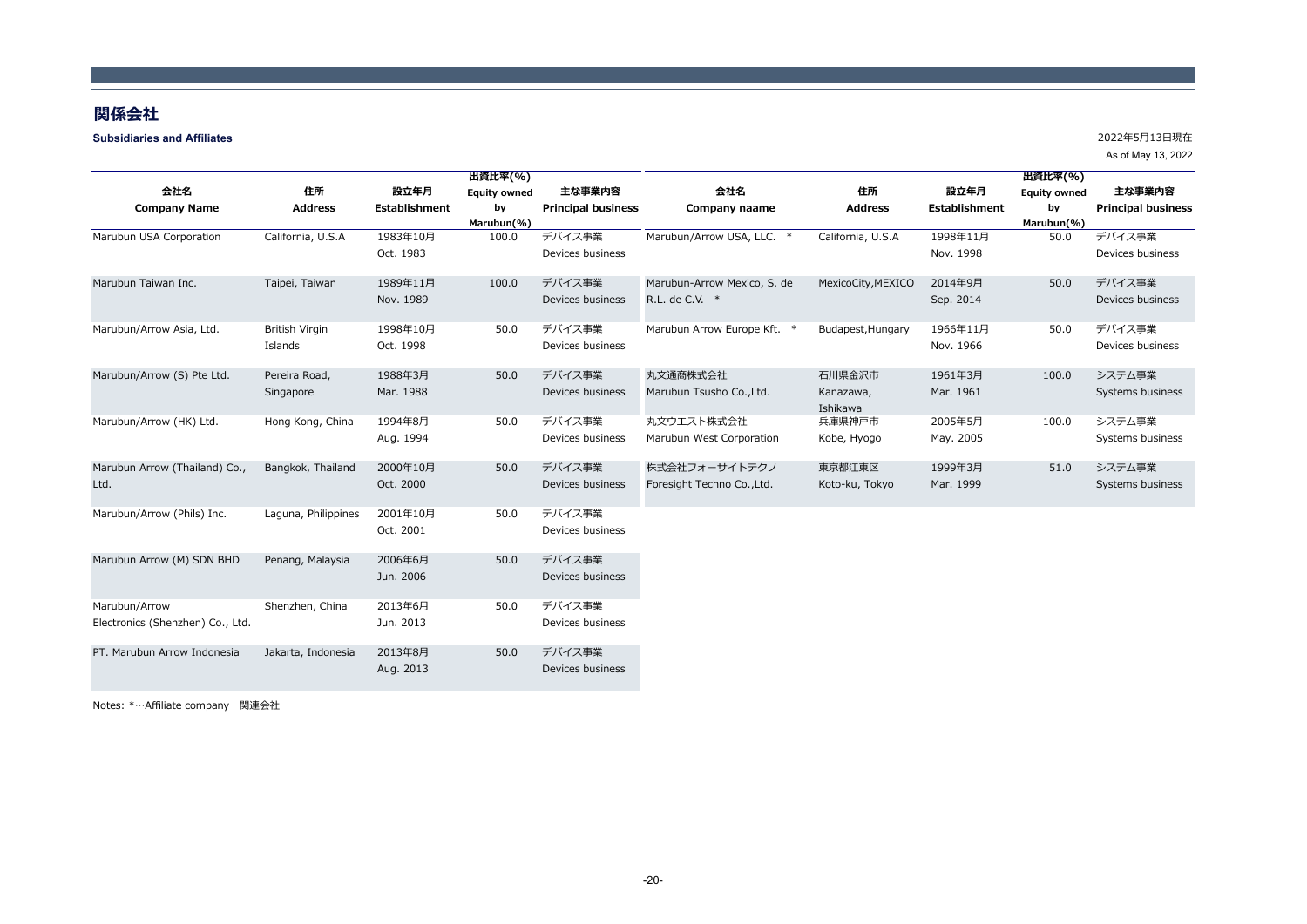# **株式情報**

**Stock Information**

#### 2022年3⽉31⽇現在

As of March 31, 2022

## **発⾏株式数**

| Number of common stock issued                        |             |  |
|------------------------------------------------------|-------------|--|
| 発行可能株式総数(株)<br>Number of shares authorized (Shares)  | 100.000.000 |  |
| 発行済株式の総数(株)<br>Number of shares outstanding (Shares) | 28.051.200  |  |
| 株主数<br>Number of shareholders                        | 7.892       |  |

## **⼤株主**

#### **Major shareholders**

| 株主名<br>Shareholders                                               | 所有株式数(千株)<br>Number of Shares<br>(Thousands) | 持株比率(%)<br>Ratio of issued<br>shares (%) |
|-------------------------------------------------------------------|----------------------------------------------|------------------------------------------|
| 日本マスタートラスト信託銀行㈱ 信託口<br>The Master Trust Bank of Japan, Ltd. Trust | 2,569                                        | 9.15                                     |
| アローエレクトロニクスインク<br>Arrow Electronics, Inc.                         | 2,350                                        | 8.37                                     |
| (財)丸文財団<br>Marubun Research Promotion Foundation                  | 2,304                                        | 8.21                                     |
| 丸文㈱(自己株式)<br>Treasury stock                                       | 1,916                                        | 6.83                                     |
| 堀越毅一<br>Kiichi Horikoshi                                          | 1,681                                        | 5.99                                     |
| ㈱千葉パブリックゴルフコース<br>Chiba Public Golf Course, Ltd.                  | 1,399                                        | 4.98                                     |
| 合同会社堀越<br>Horikoshi LLC.                                          | 800                                          | 2.85                                     |
| 堀越裕史<br>Hiroshi Horikoshi                                         | 766                                          | 2.73                                     |
| 堀越浩司<br>Koji Horikoshi                                            | 754                                          | 2.68                                     |
| 堀越百子<br>Momoko Horikoshi                                          | 602                                          | 2.14                                     |
| 上位10名計<br>Total of top 10 shareholders                            | 15,141                                       | 53.93                                    |

## **所有者別分布状況**



## **株価と出来⾼の推移**

#### **Stock Price and Value**

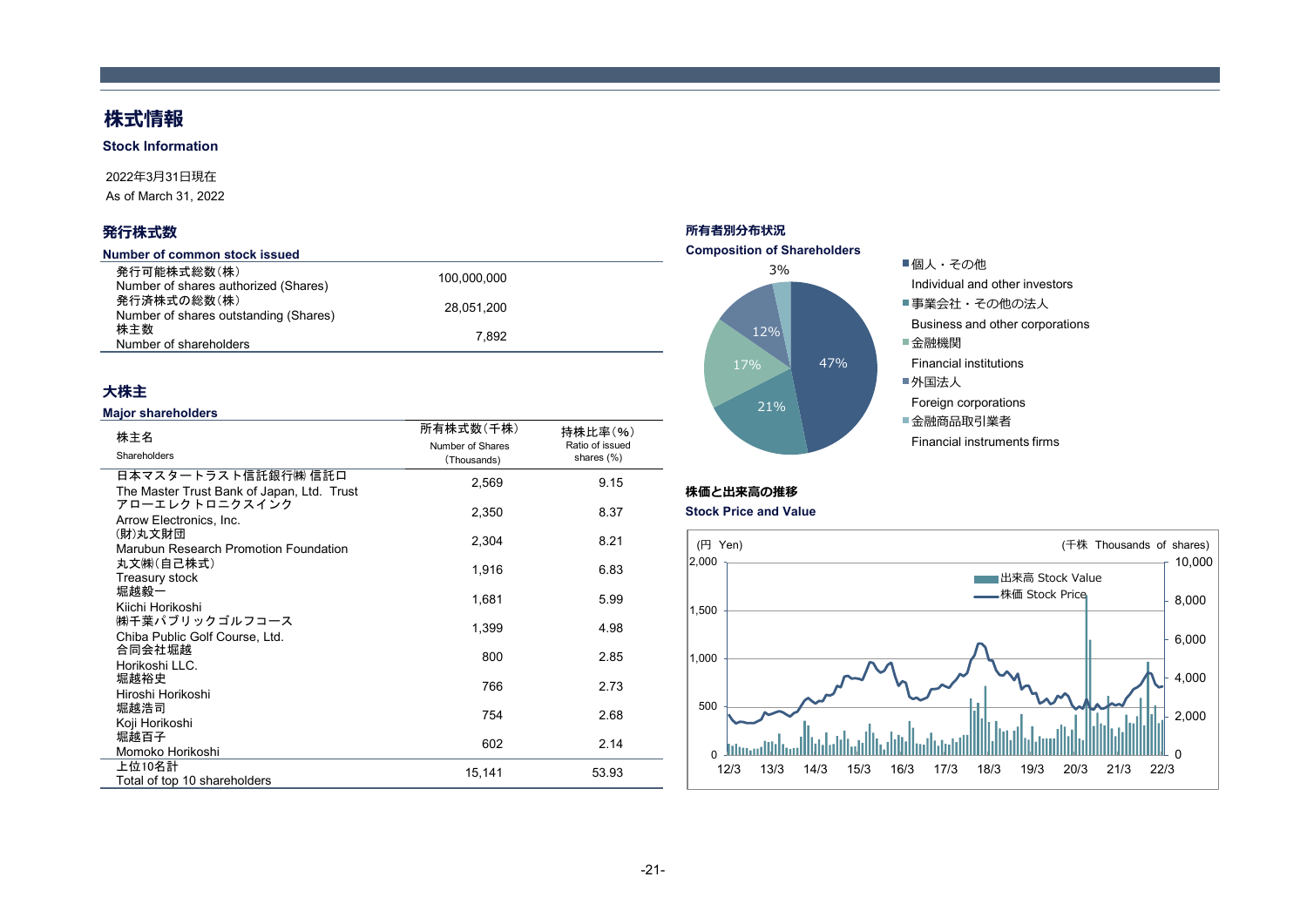# **会社概要**

#### **Corporate Information**

| 籵<br>名                                     | 丸文株式会社                                        |
|--------------------------------------------|-----------------------------------------------|
| Company name                               | <b>Marubun Corporation</b>                    |
| 設<br>立                                     | 1947年7月1日(昭和22年7月1日)                          |
| Established                                | July 1, 1947                                  |
| 資 本 金(円)                                   | 6.214.500.000                                 |
| Paid-in capital (Yen)                      |                                               |
| 本 社 所 在 地                                  | 〒103-8577 東京都中央区日本橋大伝馬町8番1号 8-1               |
| Head office address                        | Nihonbashi Odenmacho, Chuo-ku, Tokyo 103-8577 |
| 決 算 期                                      | 3月31日                                         |
| Fiscal year end                            | March 31                                      |
| 証券コード                                      | 7537                                          |
| Ticker code                                |                                               |
| 従 業 員 数 (2022年3月31日現在)                     | 連結 1.119名                                     |
| Number of employees (As of March 31, 2022) | Consolidated 1.119                            |

#### 役員構成 (2022年4月1日現在)

Directors and officers (As of Apr. 1, 2021)

#### 取締役会

| Board of directors                                          |                   |
|-------------------------------------------------------------|-------------------|
| 代表取締役社長                                                     | 飯野 亨              |
| Chiefe executive officer and representative director        | Toru lino         |
| 代表取締役副社長                                                    | 岩元 一明             |
| Senior executive vice president and representative director | Kazuaki Iwamoto   |
| 常務取締役                                                       | 藤野 聡              |
| Senior vice president                                       | Satoshi Fujino    |
| 取締役                                                         | 今村 浩司             |
| Vice president                                              | Hiroshi Imamura   |
| 取締役                                                         | 堀越 裕史             |
| Vice president                                              | Hiroshi Horikoshi |
| 社外取締役 監査等委員                                                 | 柿沼 幸二             |
| Outside director                                            | Koji Kakinuma     |
| Member of the audit & supervisory committee                 | 茂木 義三郎            |
|                                                             | Yoshisaburo Mogi  |
|                                                             | 渡邉 泰彦             |

Yasuhiko Watanabe

# 執行役員 Corporate officer

Takehiko Akiyama 大澤 庸扶 Yosuke Ohsawa 中田 雄三 Yuzo Nakada 西脇 恒二 Koji Nishiwaki 安田 潮太郎Chotaro Yasuda

秋山 竹彦